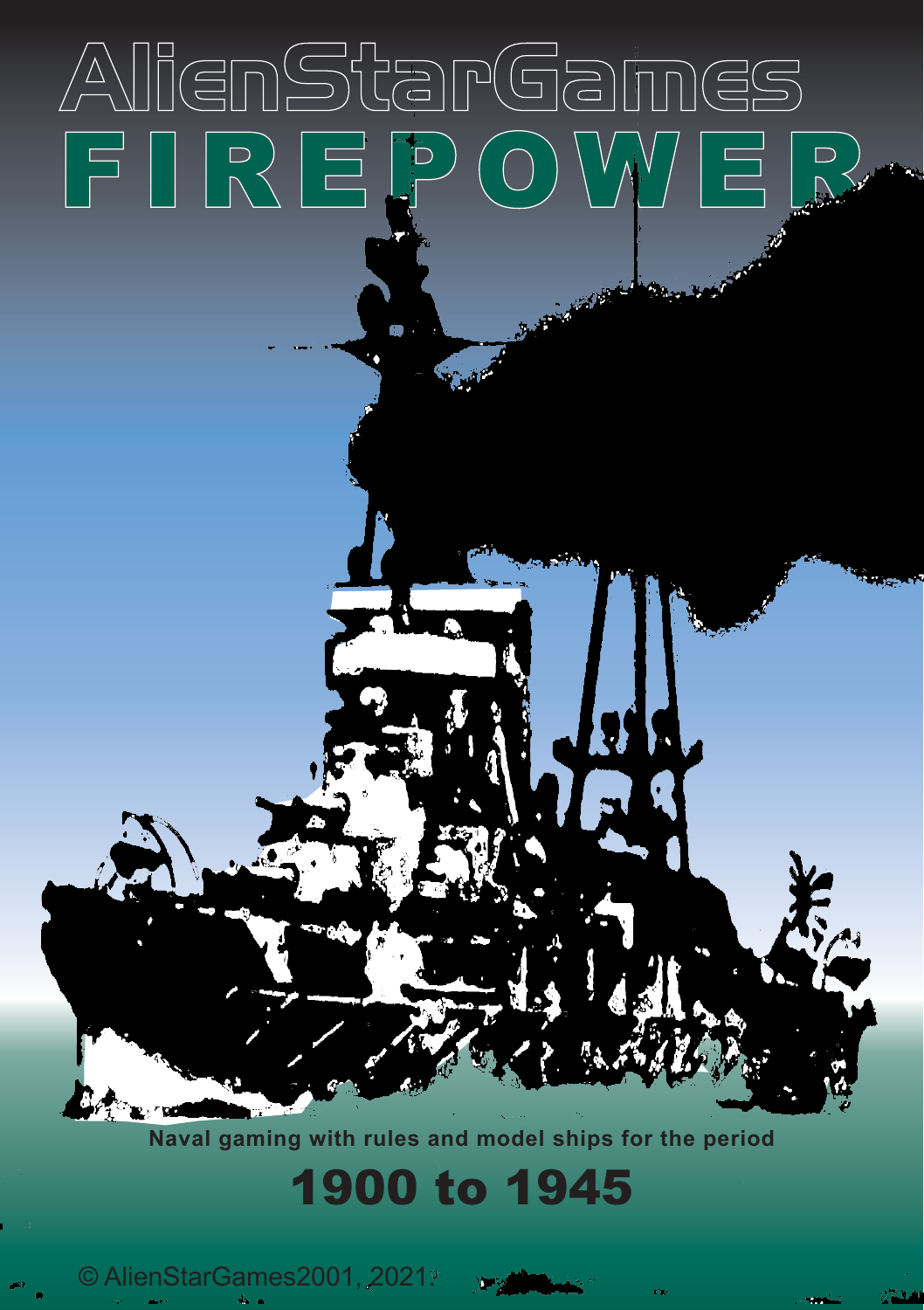#### INTRODUCTION.

My first introduction to naval gaming began over 40 years ago. With a motley collection of various Airfix ships, the action was played out on the front room floor. When my friend's QE2 rammed my Bismarck and sank it, I knew something fundamentally was wrong with the rules. After all, he did write them.

In the intervening years I have read a number of WW2 and modern naval rules from a variety of authors. Most of the WW2 sets gravitate around the plotting of the individual shell, penetration of armour and where it detonates in the target ship. Hardly realistic considering the number of shells actually fired.

These rules take a different approach to classifying ships, for example, a battle cruiser was generally classed the same as other battle cruisers, and differences between ships of the same class were almost ignored. While this may not satisfy the purist, it prevents the excessive preoccupation of theoretical differences in weapon performance, armour protection, compartmentalisation and so forth. Besides, these alleged differences did not win battles or wars, and the most technologically advanced and powerful ships fell to the element most ignored by purists, the aircraft. This approach also prevents some ships not being used simply because their 'alleged' performance characteristics did not meet the players approval, which, of course, did not occur historically.

In many respects writing and researching this set of rules has been, in many ways a disturbing experience, more so than the other sets of rules that I have written. How so? When high explosive shells detonate in closely confined spaces such as a warship the results are devastating. The wounds inflicted on the crew by explosion, fire, and high speed metal fragments, are horrific beyond imagination. Then there is the horror of being trapped in a dark flooding ship. In our warm, fuzzy, safe tabletop war where no one gets killed and the crew all escape safely to 'fight' another day, please to have a thought about the men who did not return home. How much better we keep battle and conflict confined to the table top.

Peace and long life.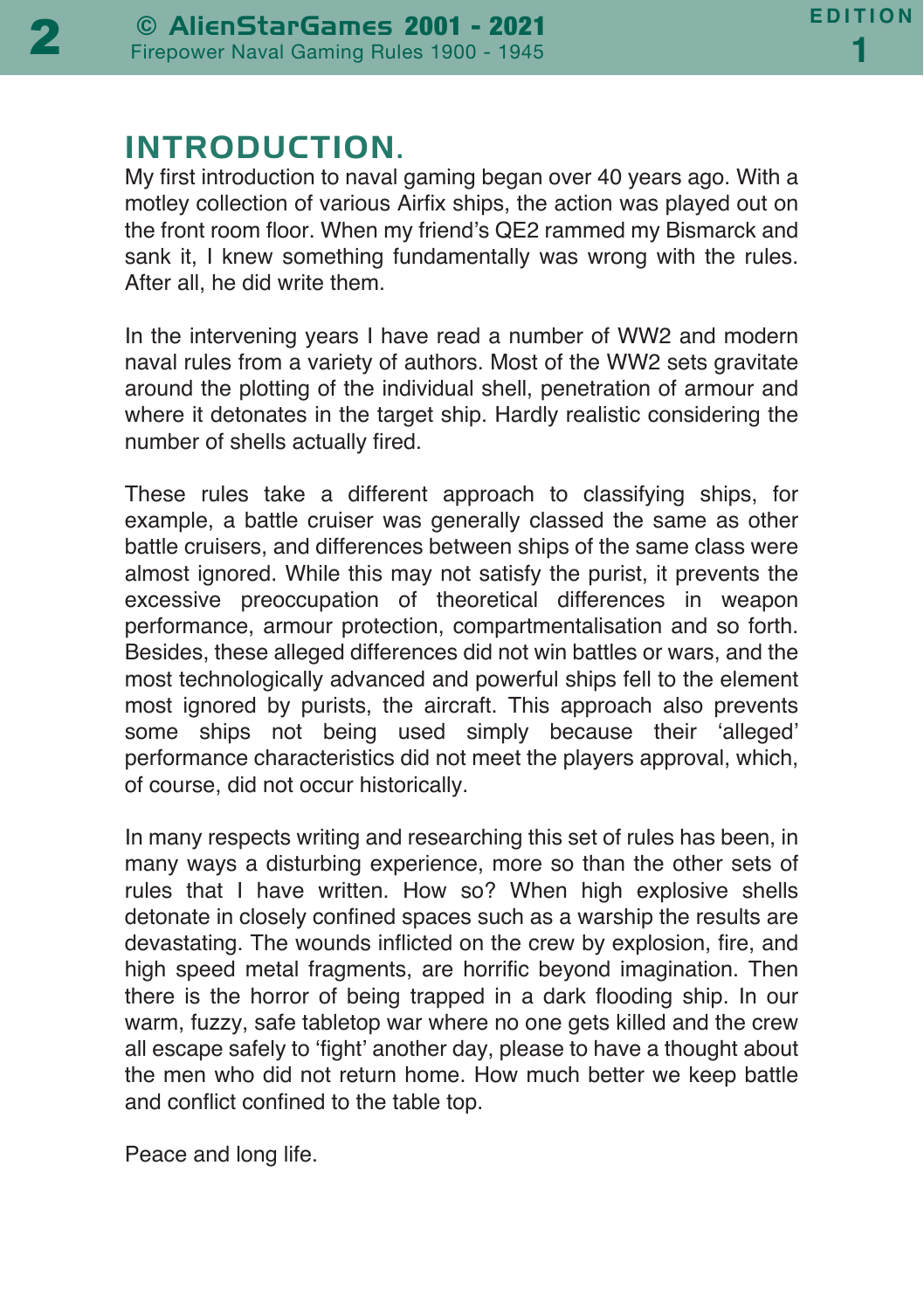That being said, I have endeavoured to capture the firepower of Capital ships, the rate at which damage occurred, the confusion, the fire, the flooding, the explosions, the smoke. Successive editions will expand and refine the atmosphere, and it's all yours **FREE** of charge. In these rules YOU win the battles not you equipment, and that is what happened historically. The way you use your equipment is the key to success.

#### WHAT YOU NEED.

The equipment you need to play this game is a minimum of two players. At the end of the rules are some suggestions on how to run multi-player games, this is quite simple. Obviously you will need model ships, a playing surface, dice and some markers. All will be explained in due course.

#### THE PLAYING AREA.

The minimum recommended playing area is 6' by 4', an average of 4' or 5' by 8' will suffice for most games, even those that use aircraft. If using 1/700th scale models, I suggest using the floor or limit the action to small scale.

#### PLAYING SCALE.

These rules can be used for any of the popular scales, though most players will prefer the smaller scales for space and cost reasons. For the purpose of this game, scales are divided into two classes; 1/700th and smaller (sub-1/700th). The smaller scales range from is 1/1200<sup>th</sup> to 1/6000th.

#### TIME AND DISTANCE RELATIONSHIP.

It would not be practical to use a directly proportional time, distance and model scale. For obvious reasons! Battles often took place over hours and days and covered a good deal of surface area. On average 30cm (1') represents 10,000m, 3cm equals 1000m, One turn of game time represents the passage of 30 minutes of real time.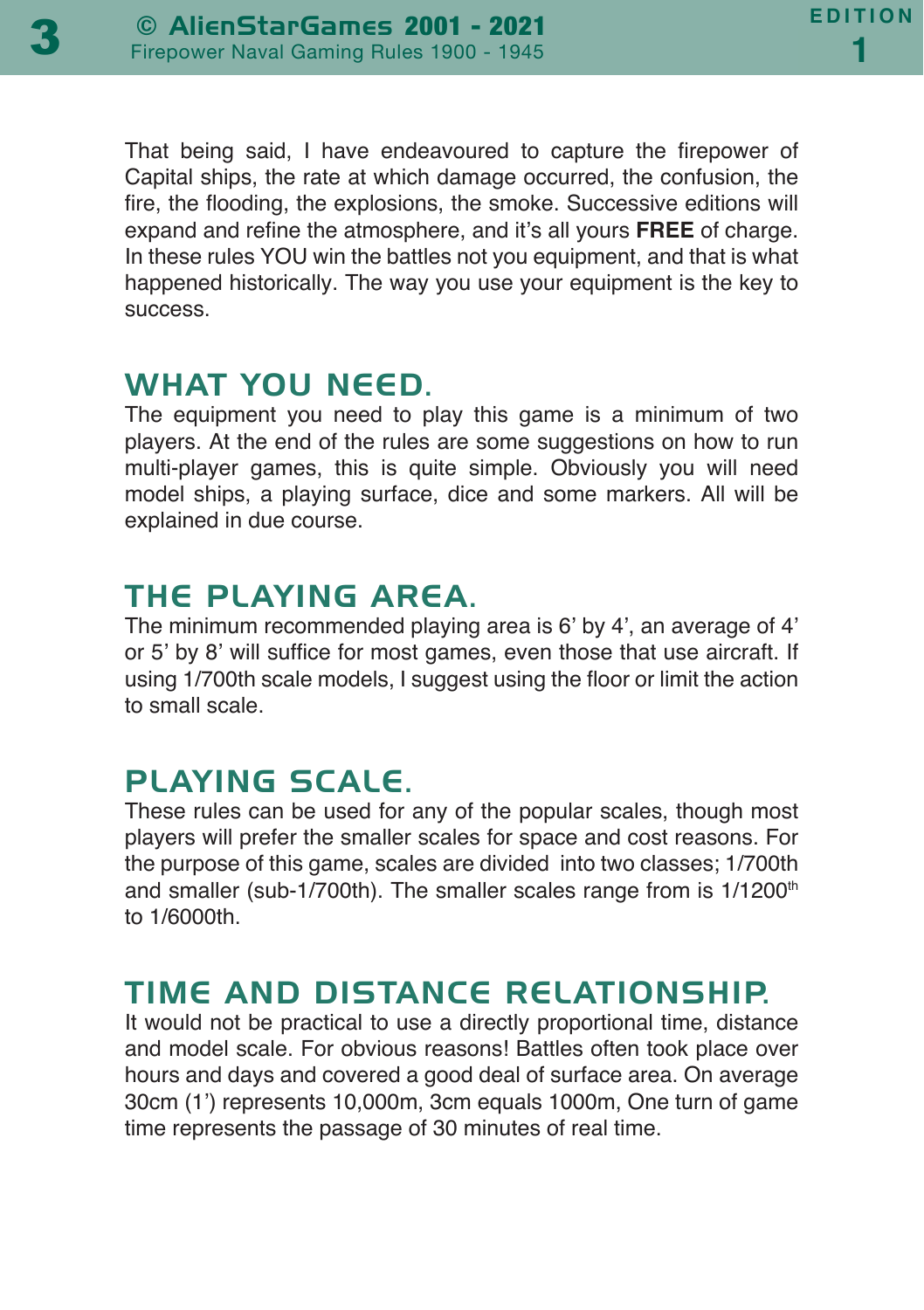#### MODEL SCALE.

Each model ship represents its real life counterpart. If you are using the small scale, it is best to mount the model on card a few millimetres thick. Sea relief can be then painted onto the ship's base enhancing it's aesthetic appeal.

#### PERIOD DIVISIONS.

For the reasons of technological development, games should be fought within the follow period divisions. The Early Period 1895-1906, the pre-dreadnought era that includes the battle of Tsushima (1905), the first major sea battle since Trafalgar 100 years previous. The Middle Period 1906-1925, starts with the introduction of HMS Dreadnought, the introduction of the Battlecruiser concept whilst submarine warfare becomes an important aspect. This period also saw the pre-World War One arms race, a programme of frenetic capital ship building that developed the HMS Dreadnought model to its zenith. This can be demonstrated by the difference between the Dreadnought (1906) itself and, say the Warspite (1913). Finally, the Late Period covers the years 1925-1945 but really starts with the Washington treaty which curtailed the development of Capital ships (for those who stuck to it). This treaty took the emphasis from big gun Capital ships and transferred it (unintentionally) to another solution the Aircraft Carrier. The Late Period saw ship design being developed from the previous designs to include improved gunnery and targeting, armour, compartmentalisation, communications, propulsion, a refining not radical development. As you know, the late period saw the rise and dominance of the aircraft. If you fail to provide adequate air cover for your capital ships they are as good as sunk. The late period is a combined arms affair.

#### **SHIP CLASSIFICATION.**

Ships are classed according to the below groupings. Which, in turn, is based on their real life role. The 'standard' classifications are demonstrated in the table on the next page. Some ships are awarded a + or – postfix for their class, this denotes a finer grading (see list on P23). At the end of the rules is a list of ships according to their class. For now, slot ships in where appropriate.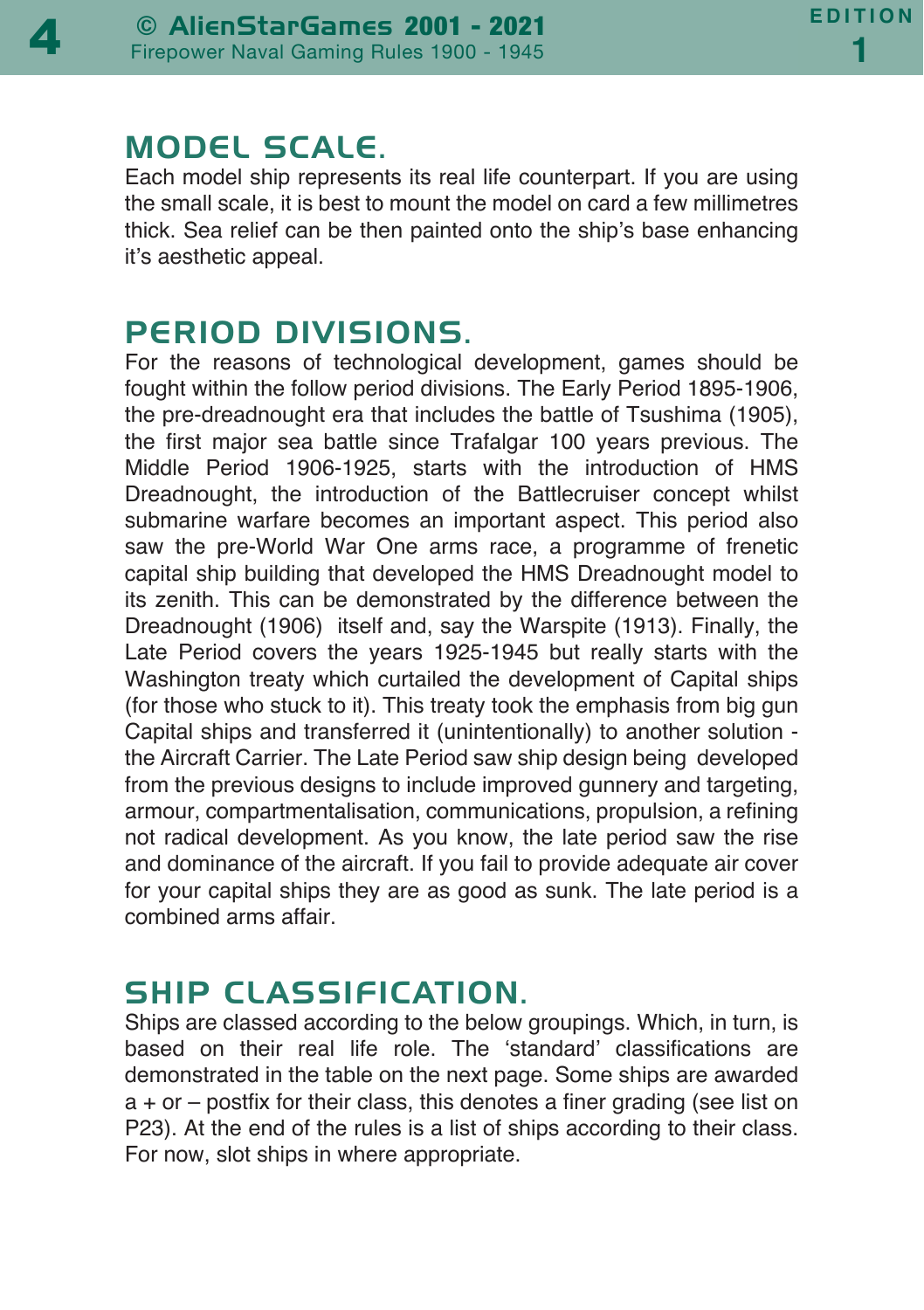5

| <b>Class</b> | Description             | Main<br><b>Battery</b> | Secondary<br><b>Battery</b> | Armour    | AA             |
|--------------|-------------------------|------------------------|-----------------------------|-----------|----------------|
| <b>SB</b>    | <b>Super Battleship</b> | <b>SB</b>              | CA                          | <b>SB</b> | 30             |
| <b>BB</b>    | <b>Battleship</b>       | <b>BB</b>              | <b>CL</b>                   | <b>BB</b> | 25             |
| <b>BC</b>    | <b>Battlecruiser</b>    | <b>BC</b>              | <b>CL</b>                   | <b>BC</b> | 15             |
| CA           | <b>Heavy Cruiser</b>    | <b>CA</b>              | <b>DE</b>                   | CA        | 10             |
| <b>CL</b>    | <b>Light Cruiser</b>    | <b>CL</b>              |                             | <b>CL</b> | $\overline{7}$ |
| <b>DD</b>    | <b>Destroyer</b>        | DD                     |                             | <b>DD</b> | 5              |
| DE           | <b>Destroyer Escort</b> | DE                     |                             | DE        | 3              |
| <b>MTB</b>   | <b>Torpedo Boat</b>     | T                      |                             | ۰         | 1              |
| <b>SM</b>    | <b>Submarine</b>        | T                      |                             | <b>DE</b> |                |
| <b>CV</b>    | Carrier                 | DE                     |                             | DE        | 10             |
| <b>CVE</b>   | <b>Escort Carrier</b>   | DE                     |                             | DF        | 5              |
| <b>CVA</b>   | Armoured<br>Carrier     | <b>CL</b>              |                             | CA        | 20             |
| <b>AK</b>    | Cargo                   |                        |                             | DE        | ٠              |
| <b>AKL</b>   | Large Cargo             |                        |                             | DE        |                |

| Matrix |  |
|--------|--|
|--------|--|

Most ships of our period will conform to the above classifications. However, a number have differing characteristics, for example the early dreadnoughts, pre-1905 Battleships, the Graf Spee class etc. Full navy lists will be provided in the book format of these rules. Ships of the Early and Middle Period ignore the Anti-aircraft column. A **BC** is '2 up-class' of a **CL**, ie two steps up as on the above table. This works in the opposite direction as well, so the **CL** is '2 down-class' of the **BC**.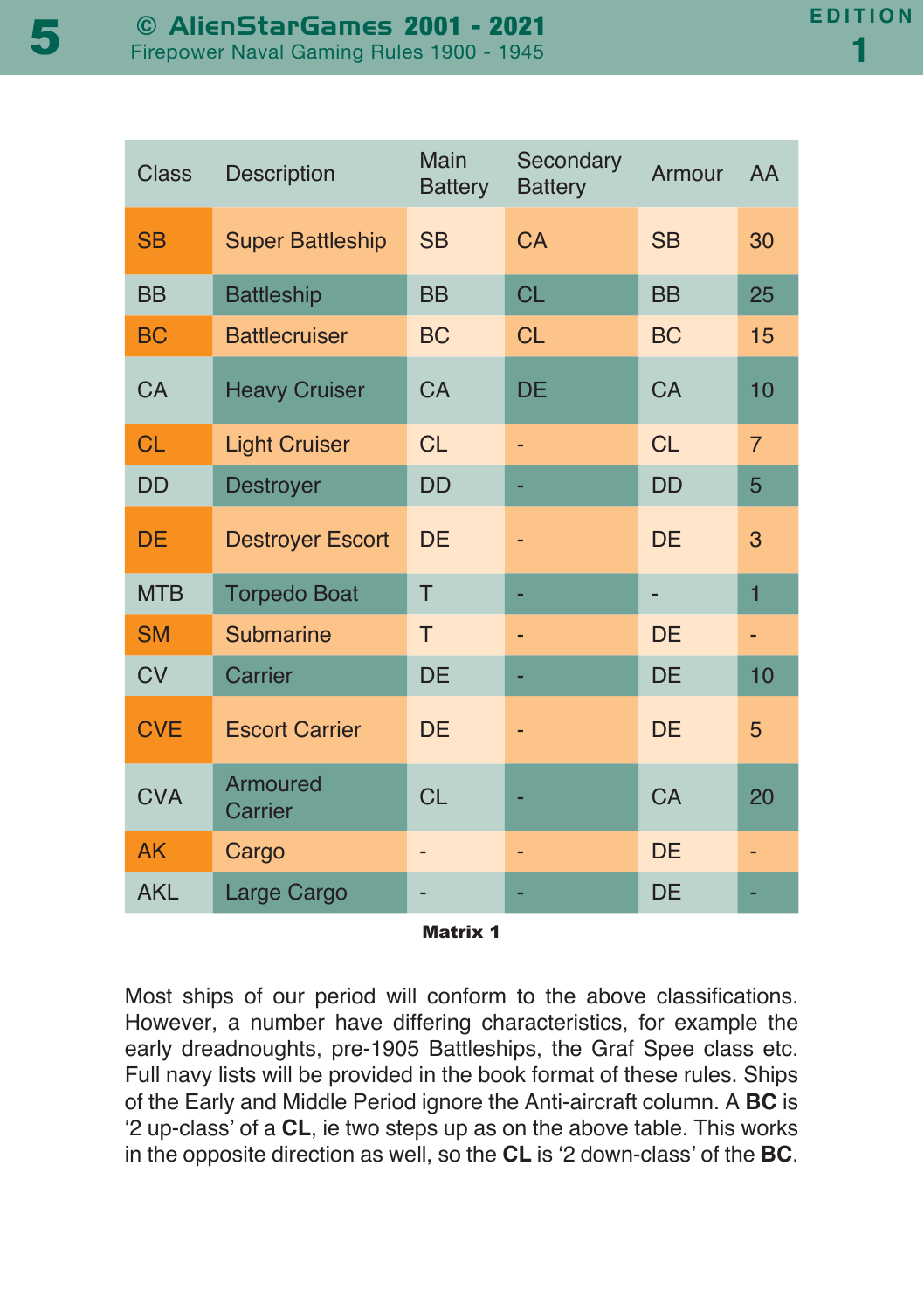2 up class and 2 down class (etc) can also be expressed as 2+cl and 2-cl respectively or if you're into maths, expressed as x+cl or x-cl, where x is an integer of the required number of steps. Damage will reduce a ships armour and armament classes also expressed as -cl i.e. a reduction in class. The book will also append a post-fix to a ships class and this is its propulsion/fuel system.  $C = \text{Coal}$ ,  $D = \text{Diesel/Oil}$ , **G** = Gas turbine and **N** = Nuclear. The **G** and **N** post-fix are for the post 1945 modern period. **T**, on the above table are Torpedoes.

Aircraft are represented by a few models on a stand, perhaps being supported at height by light wire, they represent a flight of up to five real aircraft. Aircraft are classified as AS for air superiority fighters, **TB** for torpedo bombers, **FB** for fighter bombers and dive bombers, **HB** for heavy bombers and **KM** for kamikaze.

An **HB** stand can represent 2, four engine heavy bombers or 4, twin engine.

#### BATTLE SET UP.

Each ship is allotted a points value (which can be found at the end of the rules). Both players choose ships (and if applicable, aircraft) up to an agreed points value before the game, also, both players write down their orders of battle on paper. Such orders of battle has to describe the ships in each squadron, the flagship(s) and the position of squadrons in relation to each other using inches. The fleet will then move on table in this order. The fleets come on table from opposite table edges.

#### COMMAND, CONTROL,

#### **COMMUNICATION.**

This is a area of naval warfare that is practically totally ignored by contemporary naval wargame. In other rules you have complete control of all of the vessels in your fleet all of the time. 100% unrealistic. In battle, naval warfare is characterised by bad weather, poor visibility, poor communications, during which you have to respond to unexpected enemy actions, damage, panic, confusion.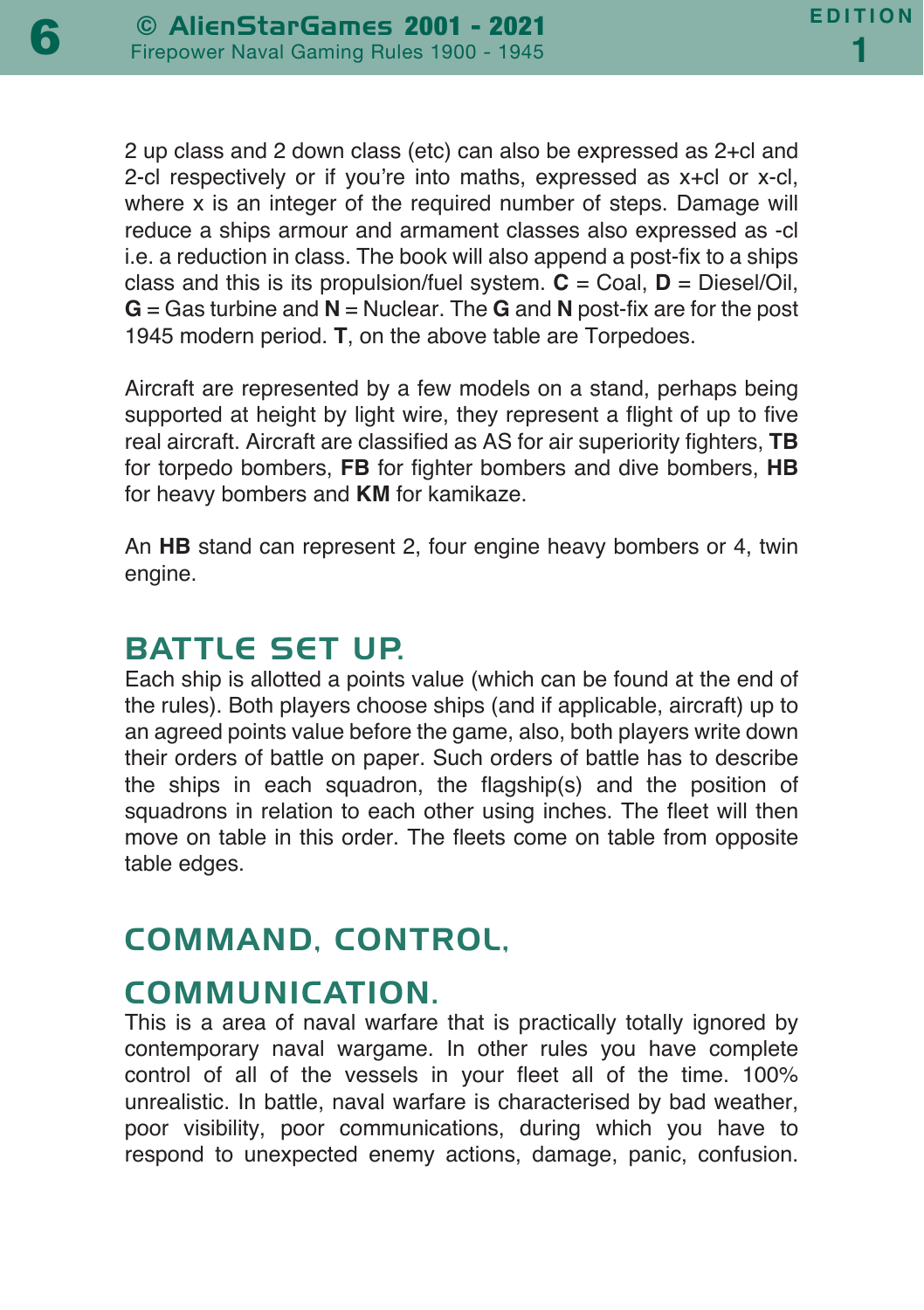Don't be put of these rules. You'll find that responding to a loss of control is probably the most stimulating aspect of these rules. While compensating for the loss of control in your own fleet you are always watching like a hawk for that gap to appear in your opponents fleet due to his loss of control. Then move to exploit the gap. Use the loss of control as an opportunity to demonstrate your skill - or lack of it.

First, select your flagship, this is where **you** will be. Next organise all your ships into battle groups or squadrons. All ships of the same squadron must stay within the minimum distance of another member of the same squadron unless such circumstances such as damage makes this impossible. Each squadron must have an appointed flagship which must be the leading ship all others taking the same move and turning through the same angles. You must give each squadron a formation order and a movement order.

#### MOVEMENT ORDERS

There are 4 movement orders, these are;

| <b>ENGAGE:</b><br>Turn broadside to enemy and fire. |                                                                                                                                                                            |  |  |
|-----------------------------------------------------|----------------------------------------------------------------------------------------------------------------------------------------------------------------------------|--|--|
| <b>INTERCEPT:</b>                                   | Move as fast as possible toward the enemy,<br>turning broadsides in Line Ahead (see below)<br>and fire.                                                                    |  |  |
| <b>BREAK-OFF:</b>                                   | Disengage enemy now, moving directly away,<br>in line ahead or line abreast if possible.<br>Vessels must re-group when 24" away from<br>enemy vessels of same or up class. |  |  |
| <b>MANOEUVER:</b>                                   | The squadron may move in accordance to<br>player's wishes.                                                                                                                 |  |  |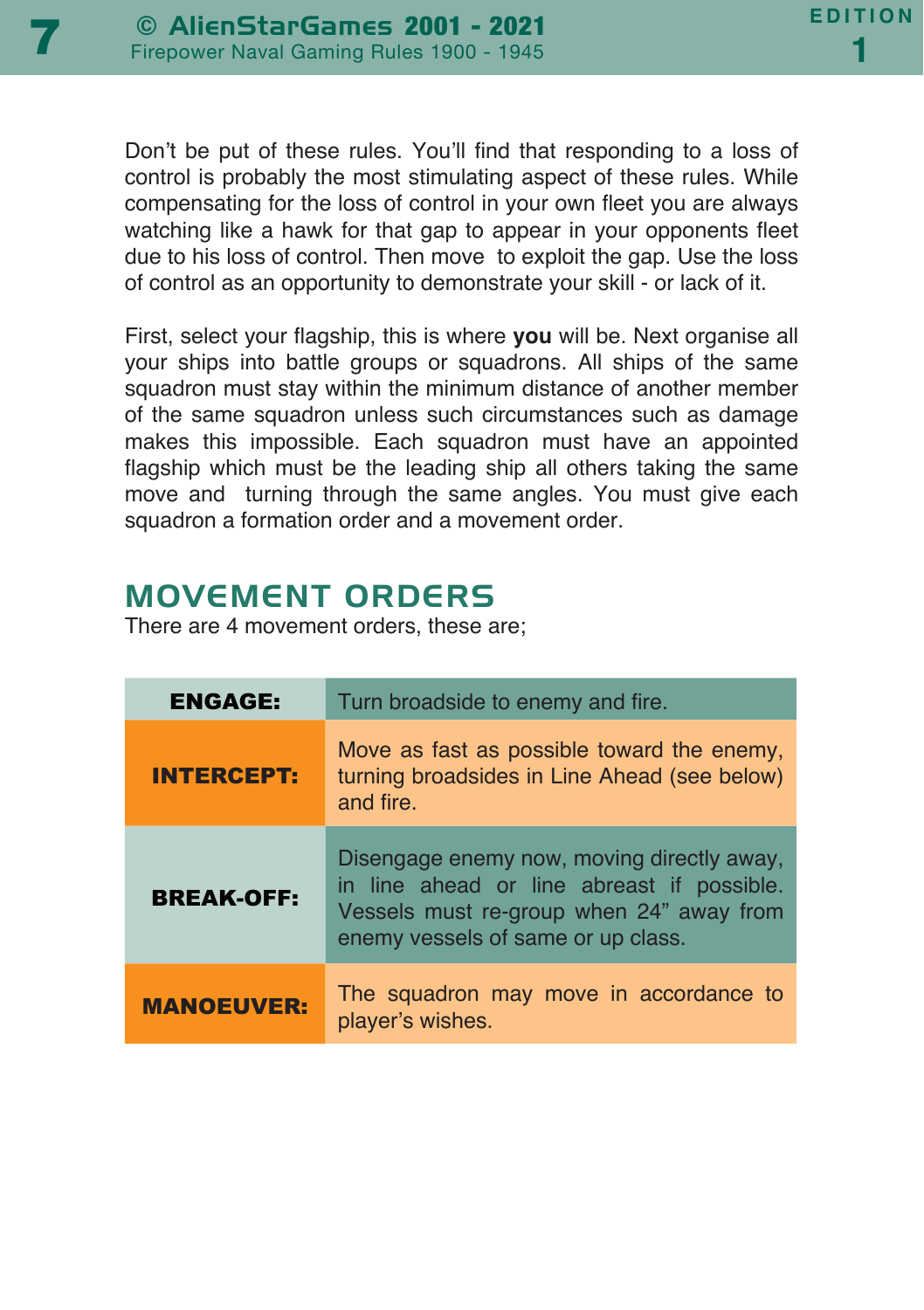#### **FORMATION ORDERS**

There are 4 formation orders, and these are;

| <b>LINE</b><br><b>AHEAD</b>   | The leading ship of the formation must be the<br>squadron flagship. All others must be in line<br>and within the rear arc of the ship to its front. |  |  |  |
|-------------------------------|-----------------------------------------------------------------------------------------------------------------------------------------------------|--|--|--|
| <b>LINE</b><br><b>ABREAST</b> | Each ship of the squadron must be within the<br>broadside arc of another ship of the same<br>squadron                                               |  |  |  |
| <b>SCATTER</b>                | All vessels attempt to evade attacking aircraft,<br>the models moving in circles to do so.                                                          |  |  |  |
| <b>OPEN</b>                   | The squadron may adopt a formation as<br>player wishes.                                                                                             |  |  |  |
|                               | Front                                                                                                                                               |  |  |  |



Broadside Broadside

#### CHANG ING ORDERS.

Before the game begins, each squadron is issued a **Movement** and a **Formation** order of choice. Only the fleet's flagship may change a squadrons orders. Only one order can be changed per turn. However, all of a fleets squadrons (except the squadron that contains the fleet's flagship) throw a die once per turn to see if they remain under control. Squadrons under control obey their orders, squadrons not under control will act on their own initiative. The throw to remain in control or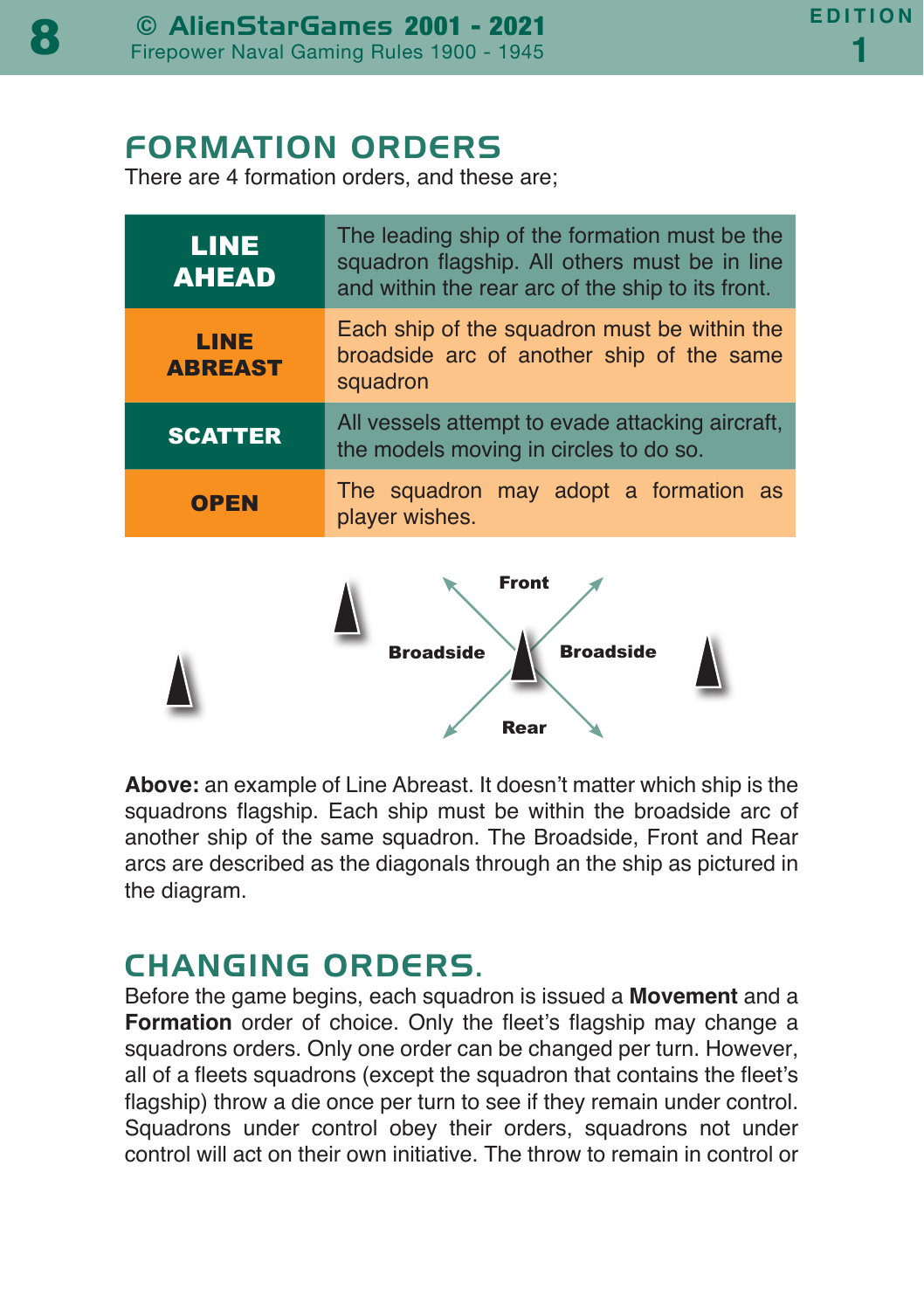to change orders is as on Matrix 2, use a six sided die (d6).

| <b>Current Formation or Movement</b><br>order | <b>Score required</b> |
|-----------------------------------------------|-----------------------|
| Open or Manoeuver Order                       | $4+$                  |
| <b>Other Order</b>                            | フャ                    |
|                                               |                       |



The score of the die is modified if any of the below conditions apply.

|      | -1 If the Squadron is more than 90cm from the fleets flagship. |
|------|----------------------------------------------------------------|
| $-1$ | If the Squadron and/or Fleet flagship has received damage.     |
|      | -1 If the squadron is under the OPEN formation order.          |
|      | -1 If the Squadron is under the MANOEUVER movement order.      |
|      | -2 If vision is obscured by smoke or bad weather (see below).  |
|      | +3 If in possession of radio and/or radar.                     |
|      | +1 If Japanese pre-1944.                                       |
|      | -1 If WW2 and Americans at night.                              |

#### BREAK OFF.

When any of the below conditions apply a squadron will break off any action on a score as on matrix 3 below, use a d6.

At least half (round down) of the ships in the squadron have lost 2 or more main battery classes.

At least quarter (round down) of the ships in the squadron have been destroyed.

| <b>Nationality</b>                | <b>Score Required on D6</b> |  |  |
|-----------------------------------|-----------------------------|--|--|
| Japanese.                         | $5+$                        |  |  |
| <b>British, American, German.</b> | $4+$                        |  |  |
| French, Italian, Other.           | $3+$                        |  |  |

Matrix 3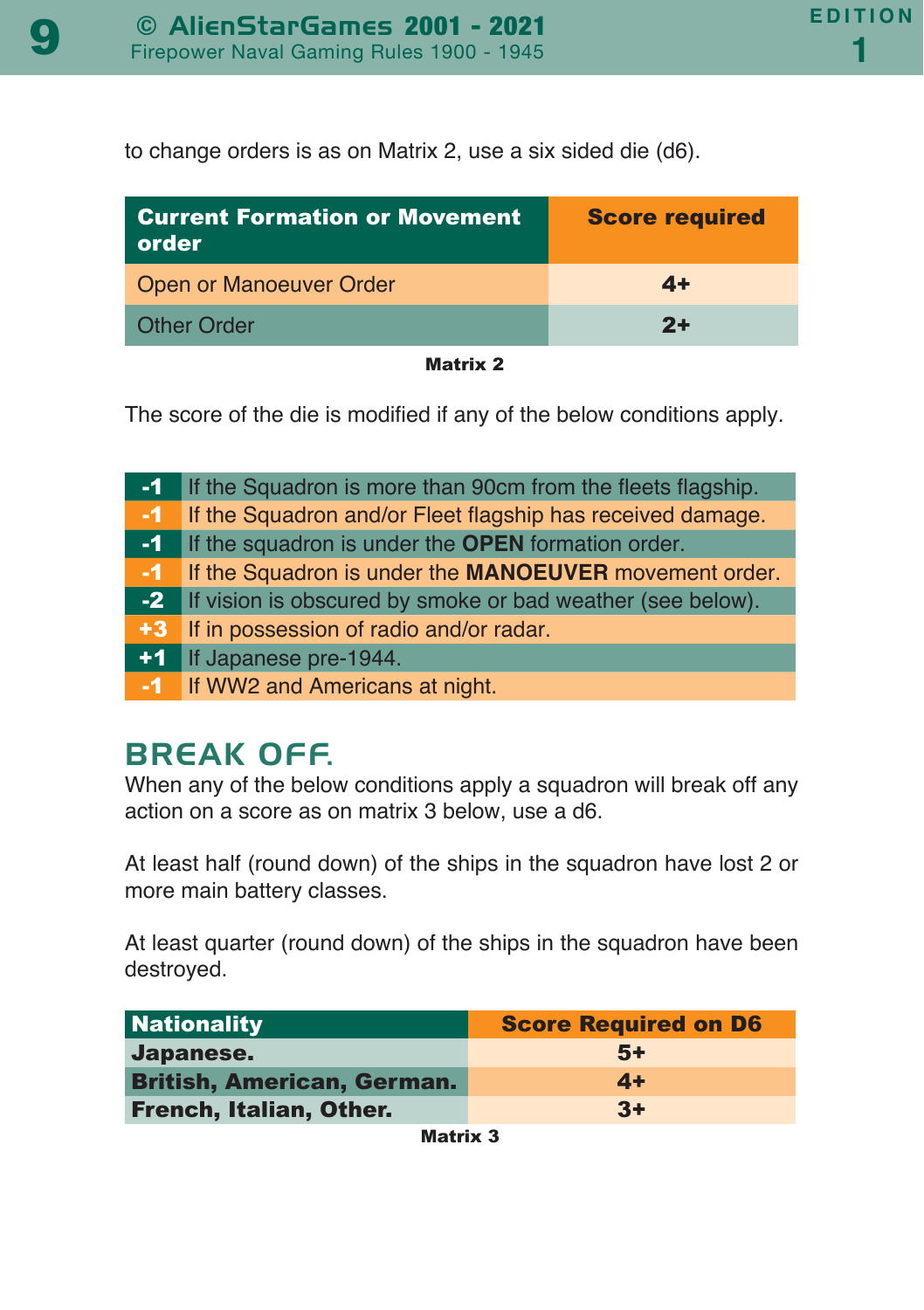**+1** to the die for every friendly squadron that has broken off within 90cm of the squadron starting from the games beginning.

A squadron breaking off will leave the combat area as fast as possible and head for its own side's table edge. If the squadron is also under air attack, then the squadron can move off table under a SCATTER order. It is removed from play when the table edge has been reached. No overhead fire is permitted. A squadron cannot pass through or interpenetrate another squadron. However, gaps between squadrons may be passed through if the gap is greater than 10cm. Ramming ships is not allowed as historically, though this did occur, it amounted to little significant effect, or futile gesture.

#### ACTING ON OWN INITIATIVE.

Ships that fail the die throw to remain under control (i.e. Under your direct control) as on **MATRIX 2**, act on their own initiative. Throw on **MATRIX 4**, which is on the next page, and follow the course of action. Throw first for the squadron's flagship, then for every other ship in the squadron. Ships continue to act on own initiative until the throw is succeeded as on **MATRIX 2**.

#### **MINIMUM DISTANCE**

As we have stated before, all ships of a squadron must stay within the minimum distance unless circumstances make this impossible. The minimum distance is as on the following matrix.

| <b>PERIOD</b>             | <b>MINIMUM</b><br><b>DISTANCE</b> | <b>MOVE</b><br><b>RATE</b> |
|---------------------------|-----------------------------------|----------------------------|
| <b>Early (1895-1906)</b>  | 2"                                | 10cm                       |
| <b>Middle (1906-1925)</b> | 4"                                | 15cm                       |
| Late (1925-1945)          | 8"                                | 20cm                       |
|                           |                                   |                            |

Matrix 5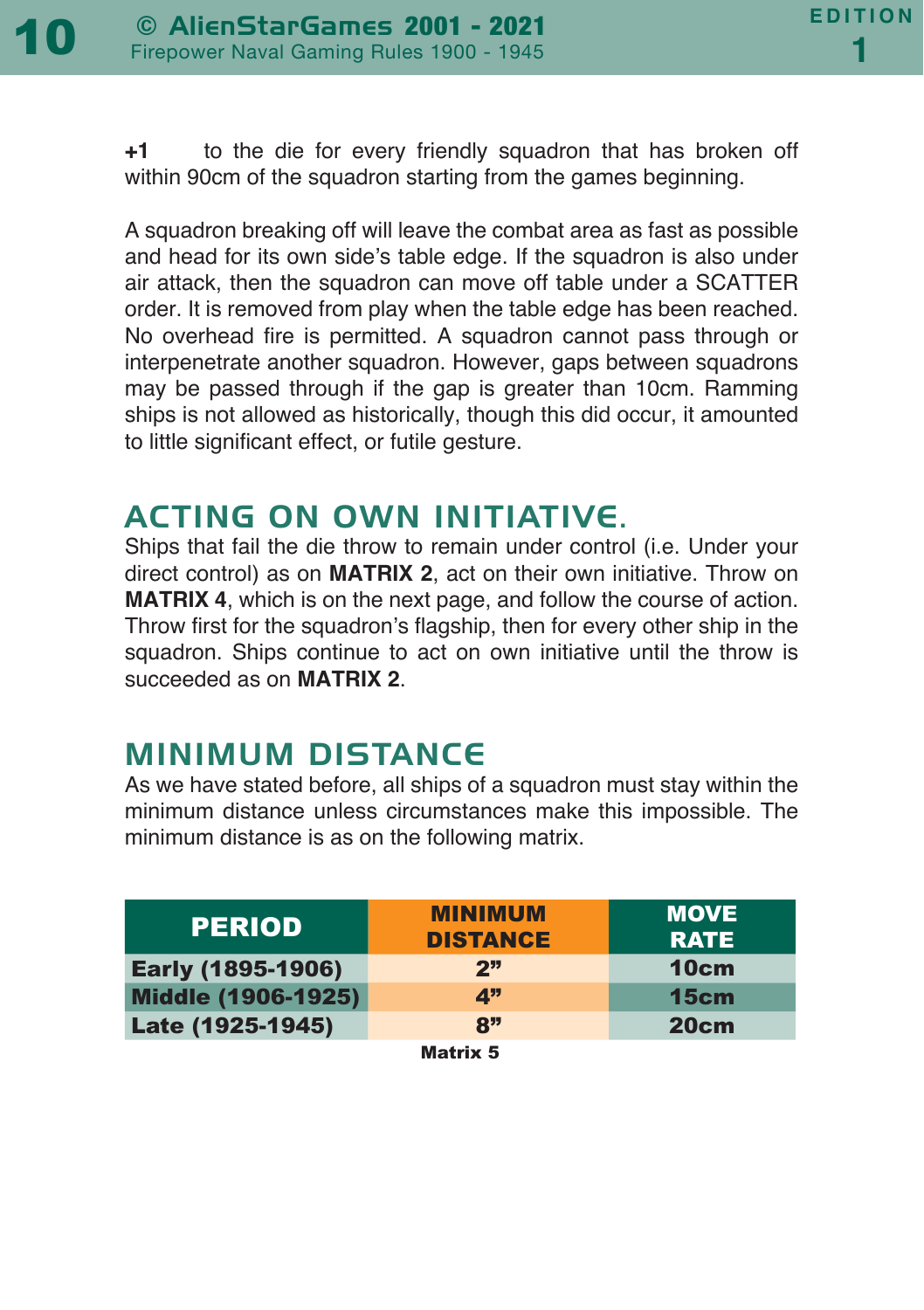| <b>Course of</b><br><b>Action</b>                                                                                                                                                              | <b>Die Score if</b><br><b>Flagship</b> | <b>Die Score if Other</b> |
|------------------------------------------------------------------------------------------------------------------------------------------------------------------------------------------------|----------------------------------------|---------------------------|
| Change Movement<br>order to Intercept<br>(Page 7) and head<br>for enemy of similar<br>$(1+/-c1)$ see Page 5)<br>or same class, if<br>none, then engage<br>any enemy vessels<br>of lower class. | 1, 2                                   |                           |
| Change movement<br>orders to disengage<br>(Page 7)                                                                                                                                             | 3, 4                                   |                           |
| Follow ship in front<br>if in Line Ahead<br>follow<br>otherwise<br>flagship                                                                                                                    |                                        | 1, 2, 3                   |
| Make a maximum<br>turn to starboard<br>continue<br>and<br>straight ahead until<br>control is restored                                                                                          | 5                                      | $\mathbf{Z}$ .            |
| Make a maximum<br>turn to port and<br>continue<br>straight<br>ahead until control<br>is restored                                                                                               | 5                                      | 5                         |
| As player wishes                                                                                                                                                                               |                                        |                           |

Matrix 4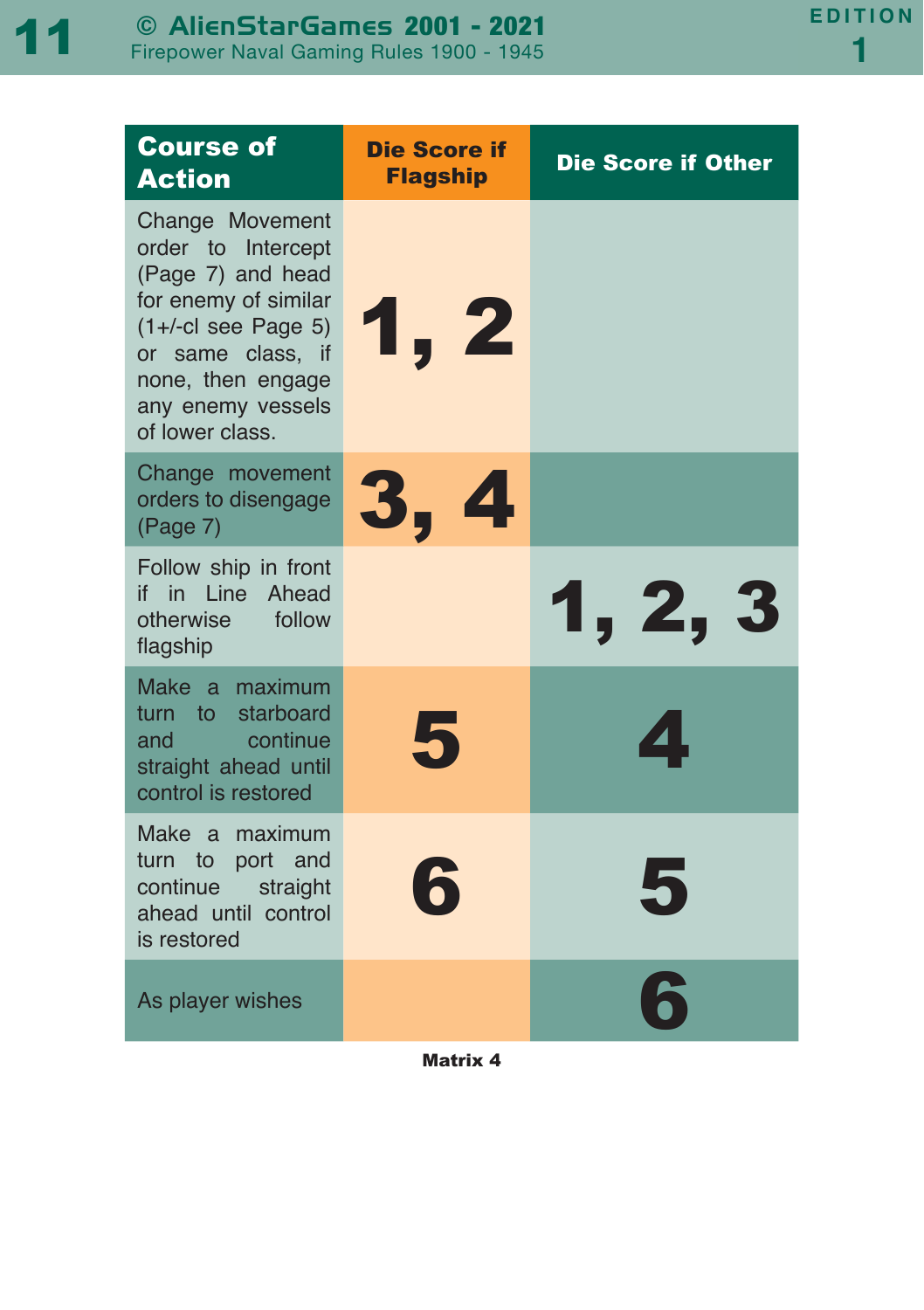#### MOVEMENT.

The maximum **Move Rate** is given in the above matrix. This is the Move Rate for the smaller scales. If you are using the larger scales,  $1/600$ <sup>th</sup> or  $1/700$ <sup>th</sup> double this rate.

#### BATTLE AREA CONDITIONS.

This section describes time of day/night, weather and the position of the sun. We next dice for the direction of the sun, the below diagram demonstrates this;



Throw a d6, compare the result with the above table. This is the table edge that has the sun, if the battle takes place at dusk or dawn (P12), ships may be silhouetted and easier to target (as some were at Jutland). In the below diagram, the player has thrown a 5 (as above) and demonstrates how SHIP A is silhouetted from the point of view of SHIP B. The same applies to any ship or fleet under these circumstances.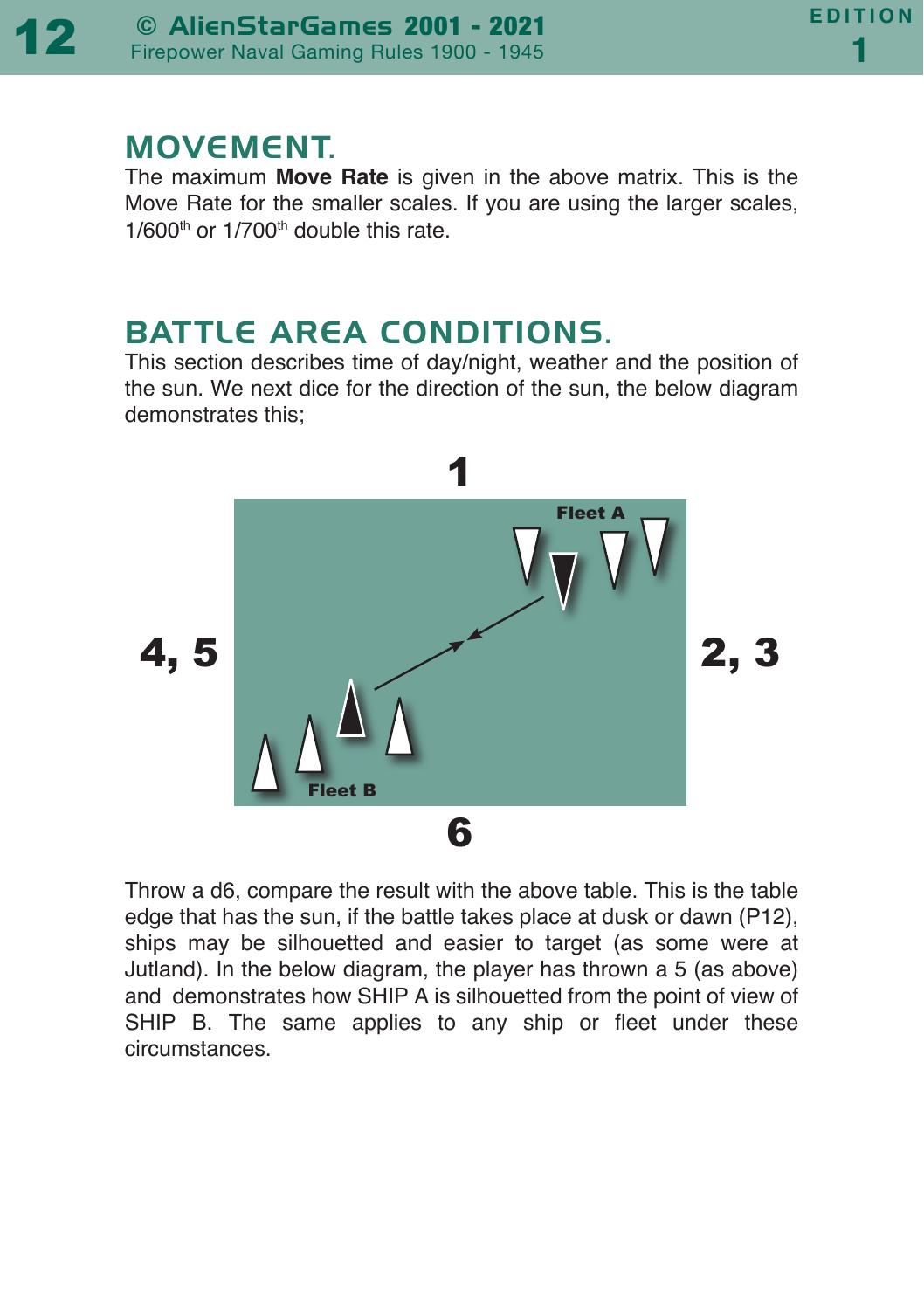

To discover day/night/dusk/dawn and weather conditions, throw a d6 on the matrix below;

| <b>DIE SCORE</b> | <b>TIME OF DAY</b> | <b>WEATHER</b> |  |  |  |  |
|------------------|--------------------|----------------|--|--|--|--|
| $1 - 4$          | <b>DAYLIGHT</b>    | <b>GOOD</b>    |  |  |  |  |
| $5 - 6$          | <b>DAYLIGHT</b>    | <b>BAD</b>     |  |  |  |  |
|                  | <b>NIGHT</b>       | <b>GOOD</b>    |  |  |  |  |
| 8                | <b>NIGHT</b>       | <b>BAD</b>     |  |  |  |  |
| 9                | <b>DUSK</b>        | <b>GOOD</b>    |  |  |  |  |
| 10               | <b>DUSK</b>        | <b>BAD</b>     |  |  |  |  |
| 11               | <b>DAWN</b>        | <b>GOOD</b>    |  |  |  |  |
| 12 <sup>2</sup>  | <b>DAWN</b>        | <b>BAD</b>     |  |  |  |  |
| <b>Matrix 6</b>  |                    |                |  |  |  |  |

Weather effects gunnery range and accuracy. Now, things get exciting.

#### RANGE.

The range at which targets can be fired on is as on the below matrix. For 700th scale multiply the range by two.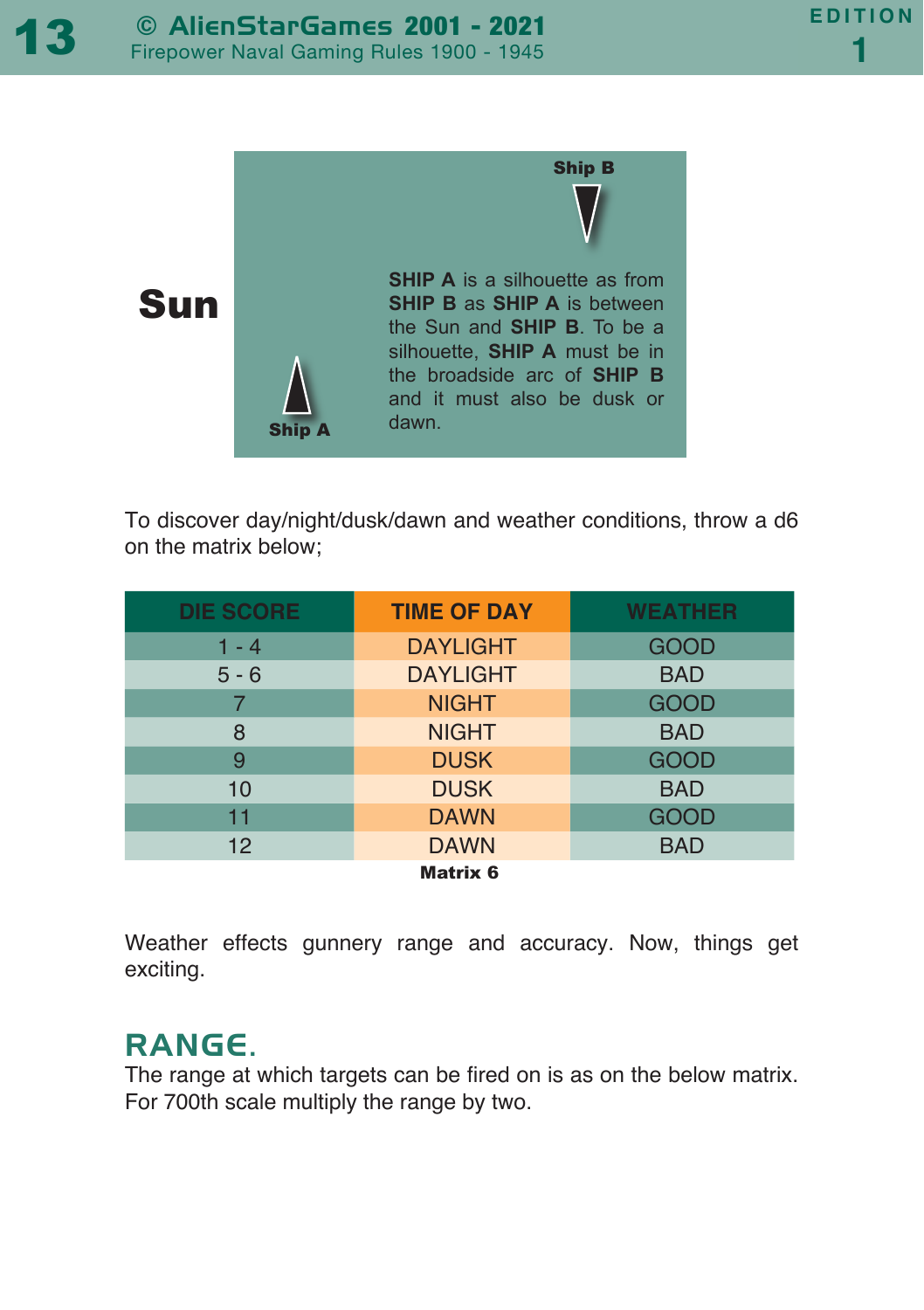|                                | <b>EARLY PERIOD</b> |      | <b>MIDDLE PERIOD</b> |      | <b>LATE PERIOD</b> |                 |  |
|--------------------------------|---------------------|------|----------------------|------|--------------------|-----------------|--|
| <b>BATTERY</b><br><b>CLASS</b> | <b>Short</b>        | Long | <b>Short</b>         | Long | <b>Short</b>       | <b>Long</b>     |  |
| <b>SB</b>                      | 6"                  | 12"  | 12"                  | 24"  | 18"                | 36"             |  |
| BB                             | 6"                  | 12"  | 12"                  | 24"  | 18"                | 36"             |  |
| <b>BC</b>                      | 6"                  | 12"  | 12"                  | 24"  | 18"                | 36"             |  |
| <b>CA</b>                      | 5"                  | 10"  | 8"                   | 15"  | 10"                | 20"             |  |
| <b>CL</b>                      | 5"                  | 10"  | 8"                   | 15"  | 10"                | 20 <sup>m</sup> |  |
| <b>DD</b>                      | 5"                  | 10"  | 8"                   | 15"  | 10"                | 20 <sup>m</sup> |  |
| DE                             | 5"                  | 10"  | 8"                   | 15"  | 10"                | 20"             |  |
| т                              | 6"                  | 8"   | 9"                   | 12"  | 12"                | 18"             |  |
| <b>Matrix 7</b>                |                     |      |                      |      |                    |                 |  |

The score to hit a target is as follows. Throw once for the Main Battery and once for the Secondary Battery if the ship has one. The die score is modified if any of the below modifiers apply. Use a six-sided die.

#### **Firing at night is only possible with radar or flares, please see the section on the use of these later**



- **+1** If firing on an target that has previously fired.
- **+1** If firing on a silhouetted ship.
- **+1** If firing in Line Ahead and under control (see Page 6).
- **+1** If firing on **CV**, **CVE**, **CVL**, **AK** or **AKL**.
- **-1 SB**, **BB** or **BC** Battery Class firing on **CA** or **CL**.
- **-1** If the target is under scatter orders.
- **-1** If in bad weather or for every 10 degrees list.
- **-1** If Dawn or Dusk.
- **-1** If firing when moved more than half of your move rate.
- **-2** If night.
- **-2** If **SB**, **BB** or **BC** Battery Class firing on **DD** or **DE**.

Make a note of how by many the score '**TO HIT**' is exceeded or failed,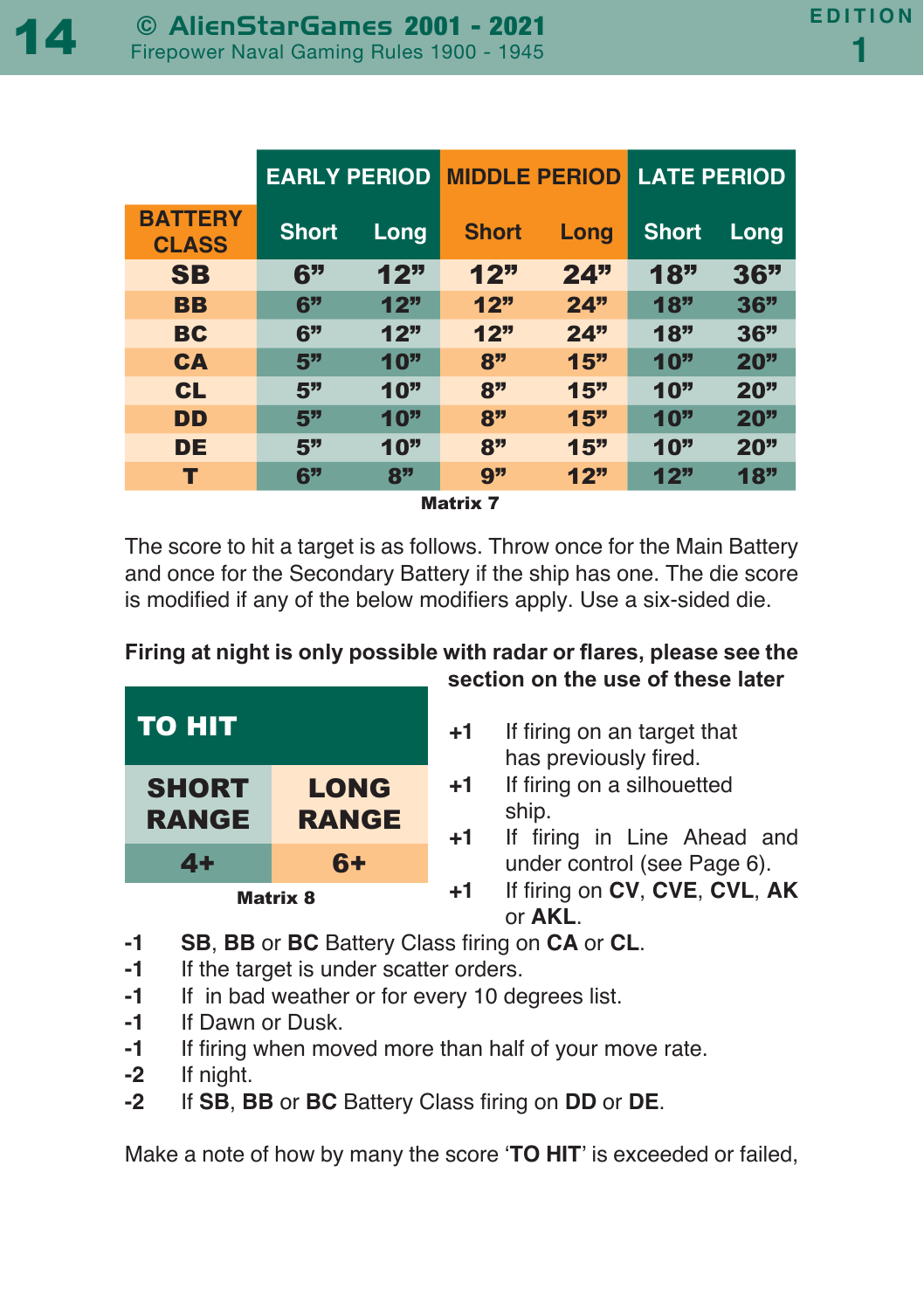add it to the score of a d6 then modify it by cross referencing the firing Battery Class with the Ship Class of the target as on the below Matrix.

| FIRING                                               | <b>TARGET SHIP'S CLASS</b> |           |          |           |           |           |          |  |
|------------------------------------------------------|----------------------------|-----------|----------|-----------|-----------|-----------|----------|--|
| <b>BATTERY or</b><br><b>AIRCRAFT</b><br><b>CLASS</b> | <b>SB</b>                  | <b>BB</b> | BC       | <b>CA</b> | <b>CL</b> | <b>DD</b> | DE       |  |
| <b>SB</b>                                            | $\bf{0}$                   | $+1$      | $+2$     | $+3$      | $+4$      | $+5$      | $+6$     |  |
| BB (HB)                                              | -1                         | $\bf{0}$  | $+1$     | $+2$      | $+3$      | $+4$      | $+5$     |  |
| BC (TB)                                              | $-2$                       | -1        | $\bf{0}$ | $+1$      | $+2$      | $+3$      | $+4$     |  |
| CA (KM)                                              | $-3$                       | $-2$      | -1       | $\bf{0}$  | $+1$      | $+2$      | $+3$     |  |
| CL (FB)                                              | $-4$                       | $-3$      | $-2$     | -1        | $\bf{0}$  | +1        | $+2$     |  |
| <b>DD</b>                                            | $-5$                       | $-4$      | $-3$     | $-2$      | -1        | 0         | $+1$     |  |
| <b>DE</b>                                            | $-6$                       | $-5$      | $-4$     | $-3$      | $-2$      | -1        | $\bf{0}$ |  |
| $B = 1.1 - 0$                                        |                            |           |          |           |           |           |          |  |

Matrix 9

Now, with your final modified score consult the following Matrix to establish the level of damage on the target ship.

| <b>DAMAGE LEVEL</b> |                                |  |  |  |
|---------------------|--------------------------------|--|--|--|
| <b>CODE</b>         | <b>FINAL MODIFIED SCORE IS</b> |  |  |  |
|                     | -4 or less                     |  |  |  |
| S                   | $-3$ to 1                      |  |  |  |
| L                   | 2, 3                           |  |  |  |
| M                   | 4,5                            |  |  |  |
| н                   | 6, 7                           |  |  |  |
| Е                   | 8,9                            |  |  |  |
| C.                  | $10+$                          |  |  |  |
|                     |                                |  |  |  |

Matrix 10

#### DAMAGE.

The next step is to determine the damage inflicted. Throw four d6 which are coloured **RED**, **BLUE**, **GREEN**, and **WHITE**, cross reference the result with the damage level inflicted as on MATRIX 10. For each die consult the appropriate tables and explanations that follow.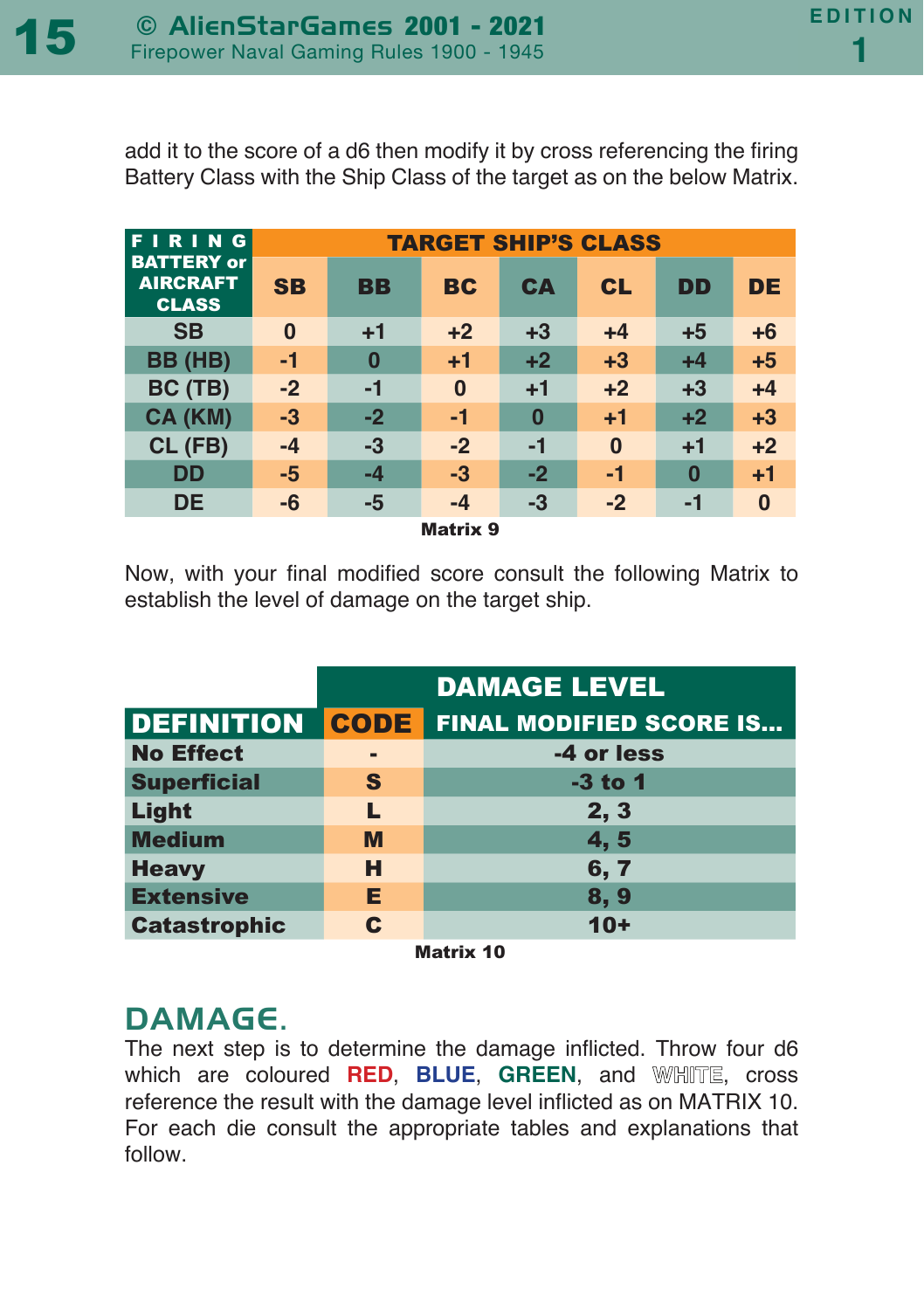| Е<br>RED<br>DII         |    |      |                                |    |              |      |                  |
|-------------------------|----|------|--------------------------------|----|--------------|------|------------------|
|                         |    |      | <b>Damage Level (Flooding)</b> |    |              |      |                  |
| <b>Die Score</b>        | S  | U    | M                              | н  | Е            | C    | <b>Aspect</b>    |
| 1                       |    | -    |                                | 5  | 10           | 15   | <b>Bow</b>       |
| $\overline{\mathbf{2}}$ | -  |      | 5                              | 10 | 15           | 20   | <b>Stern</b>     |
| $\overline{\mathbf{3}}$ |    | 5    | 10                             | 15 | 20           | 25   | <b>Port</b>      |
| $\boldsymbol{4}$        | 5  | 10   | 15                             | 20 | 25           | S    | <b>Port</b>      |
| 5                       | 10 | 15   | 20                             | 25 | $\mathbf{s}$ | S    | <b>Starboard</b> |
| 6                       | 15 | 20   | 25                             | S  | S            | S    | <b>Starboard</b> |
| <b>Special Effect</b>   |    | $6+$ | $5+$                           | 4+ | $3+$         | $2+$ |                  |

## BLUE DIE

| <b>Damage Level (Propulsion)</b> |     |              |              |     |             |   |
|----------------------------------|-----|--------------|--------------|-----|-------------|---|
| <b>Die Score</b>                 | S   |              | M            | н   |             | C |
|                                  | -   | -            |              | -   | 1/2         |   |
|                                  | -   | -            | -            | 1/2 |             | 2 |
| 3                                | -   |              | 1/2          |     | $\mathbf 2$ |   |
|                                  | -   | 1/2          |              | 2   | 3           |   |
| 5                                | 1/2 |              | $\mathbf{2}$ |     |             |   |
|                                  |     | $\mathbf{2}$ | 3            | 4   | 5           |   |
| <b>Special Effect</b>            |     | 6+           | 5+           | 4+  | 35          |   |

**RED DIE:** The result is the amount of list in degrees. Throw another die on the ASPECT column to establish if the list is to the Bow, Stern, Port or Starboard. The aspect is optional. The effects are cumulative, if listing exceeds 40° or the result is a black square the ship turns turtle and sinks. When shooting **-1** to hit for every 10 degrees of list.

**BLUE DIE:** The result is the loss of movement rate as expressed in inches. If the result is also a Black square then throw once on **MATRIX 4** (P11) middle column. The effects are cumulative, so if the ship's speed is reduced to 0 or below or a black square is rolled, then the ship loses all propulsion and cannot move.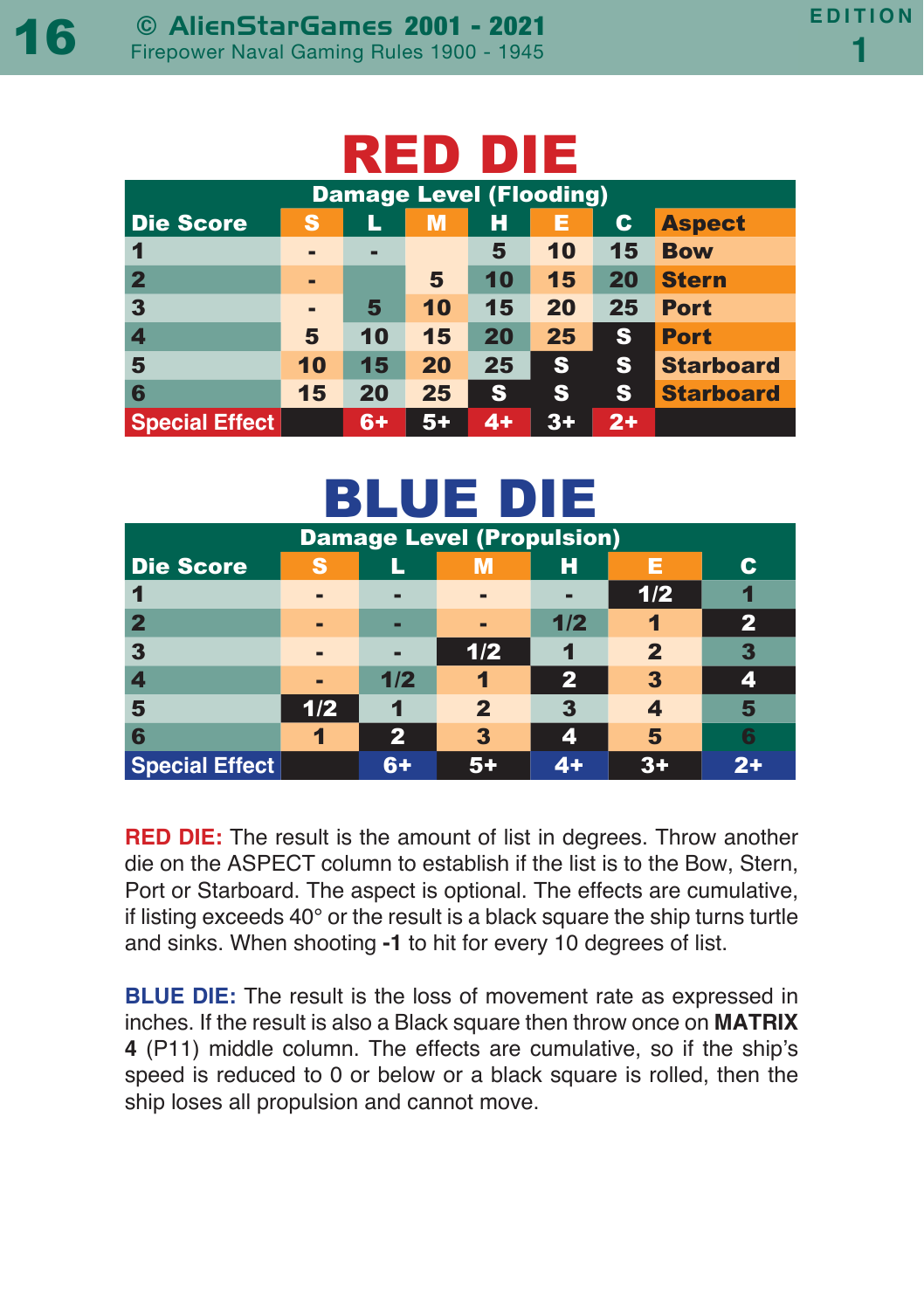| GREEN DIE               |      |      |                                |      |      |      |
|-------------------------|------|------|--------------------------------|------|------|------|
|                         |      |      | <b>Damage Level (Armament)</b> |      |      |      |
| <b>Die Score</b>        | S    |      | M                              | н    | Е    | C.   |
| 1                       |      | -    |                                |      | -1   | $-2$ |
| $\mathbf 2$             | -    | п    | -                              | 61   | $-2$ | $-2$ |
| $\overline{\mathbf{3}}$ |      | -    | $-1$                           | $-2$ | $-2$ | $-3$ |
|                         |      | -1   | -1                             | $-2$ | $-3$ |      |
| 5                       | $-1$ | -1   | $-2$                           | $-3$ |      |      |
| 6                       | $-1$ | $-2$ | $-3$                           |      |      |      |
| <b>Special Effect</b>   |      | $6+$ | 5+                             | $4+$ | $3+$ |      |

## WHITE DIE

| <b>Damage Level (Superstructure)</b> |   |    |   |   |  |  |
|--------------------------------------|---|----|---|---|--|--|
| <b>Die Score</b>                     | e |    | М | н |  |  |
|                                      |   | 2  |   |   |  |  |
|                                      | 2 |    |   |   |  |  |
|                                      |   |    | 5 |   |  |  |
|                                      |   | 5  |   |   |  |  |
| 5                                    | 5 | G  |   |   |  |  |
|                                      | 6 |    |   |   |  |  |
| <b>Special Effect</b>                |   | 83 |   |   |  |  |

**GREEN DIE:** The result is how many battery classes the ship loses. If the ship also has a Secondary Battery class then the Secondary Battery is reduced at half the rate (rounding down) of the Main Battery. The effects are cumulative. If the result is a pure black square, the ship explodes in a huge flash and ball of flame sinking immediately.

**WHITE DIE:** The result is the number of fire points inflicted. If the fire points exceed **6** then -**1** to the die when dicing '**TO HIT**' due to severe fires and smoke. If fire points exceed **8** then -**2** to the die when dicing '**TO HIT**' the cause of which is a combination of intense fires, smoke and heat. The ship must pull out of formation and head out of the combat zone towards its own table side. If fire points exceed 12 or a black square is rolled, the ship has to be abandoned and left to burn.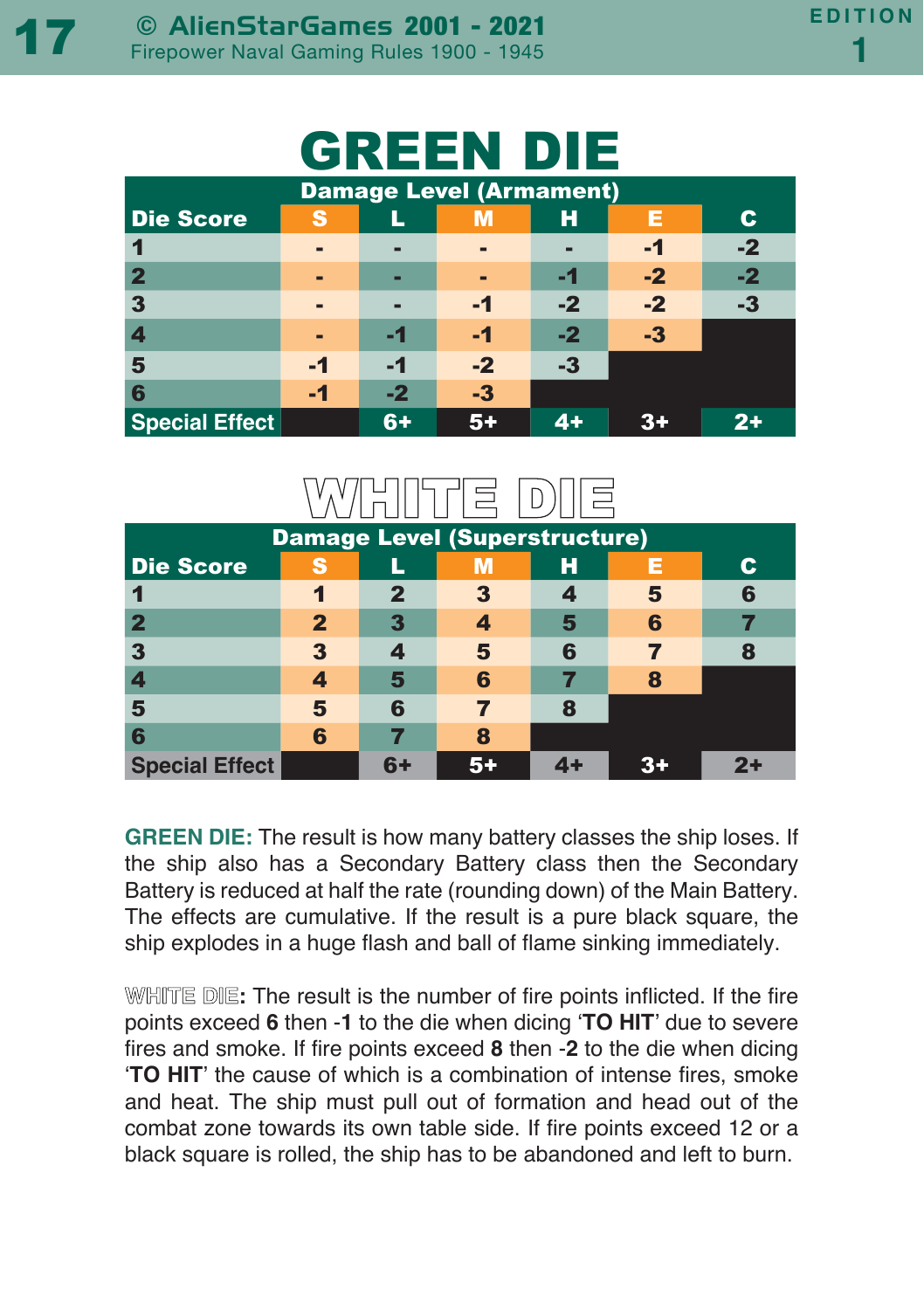On each table is repeated a special effect row. The fact that it is repeated on each table has no bearing. This is optional, throw one die and consult the below table:

| <b>DIE SCORE</b>        | <b>SPECIAL EFFECT</b>                                                                                                                                                                                                                                                                                         |
|-------------------------|---------------------------------------------------------------------------------------------------------------------------------------------------------------------------------------------------------------------------------------------------------------------------------------------------------------|
|                         | C3 hit, the ship has to act on its own initiative for<br>the remainder of the game.                                                                                                                                                                                                                           |
| $\overline{\mathbf{2}}$ | Dice once again on each of the above damage<br>tables.                                                                                                                                                                                                                                                        |
| 3                       | Engine Rooms receive a critical hit resulting in<br>severe fires and explosions which reduces the<br>ships movement by half every turn.                                                                                                                                                                       |
| $\blacktriangle$        | Power supply units, generators are hit and shut<br>down. The ship loses power. The vessel is<br>unable to use armament and radar.                                                                                                                                                                             |
| 5                       | Fuel. Oil tanks rupture and catch fire spilling<br>burning fuel into the sea. Coal bunkers ignite,<br>coal dust laden air may explode, causing severe<br>fires. Throw once on the WHITE DIE table above.<br>If the ship is Oil fuelled use an irregular piece of<br>brown cloth to simulate the leaking fuel. |
|                         | Munitions. In a dramatic fireball the ship erupts<br>in a fierce explosion as the ship's munitions<br>detonate sinking the ship within 2d6 minutes.                                                                                                                                                           |

Damage, especially fires can be simulated by copious supplies of appropriately coloured cotton balls. It is also a good idea to have some model ships in various stages of sinking.

#### TORPEDOS.

These have a move of 6" (or 9" if Long Lance) per turn. The target has to be nominated at launch. A marker is used to represent the movement of the torpedos towards their intended target. The marker is not moved in a straight line but are moved towards the nominated target ship, this simulates more accurately the course prediction of the target by the torpedo crew and shows the symbolic movement of torpedoes toward their intended target. In real life, of course,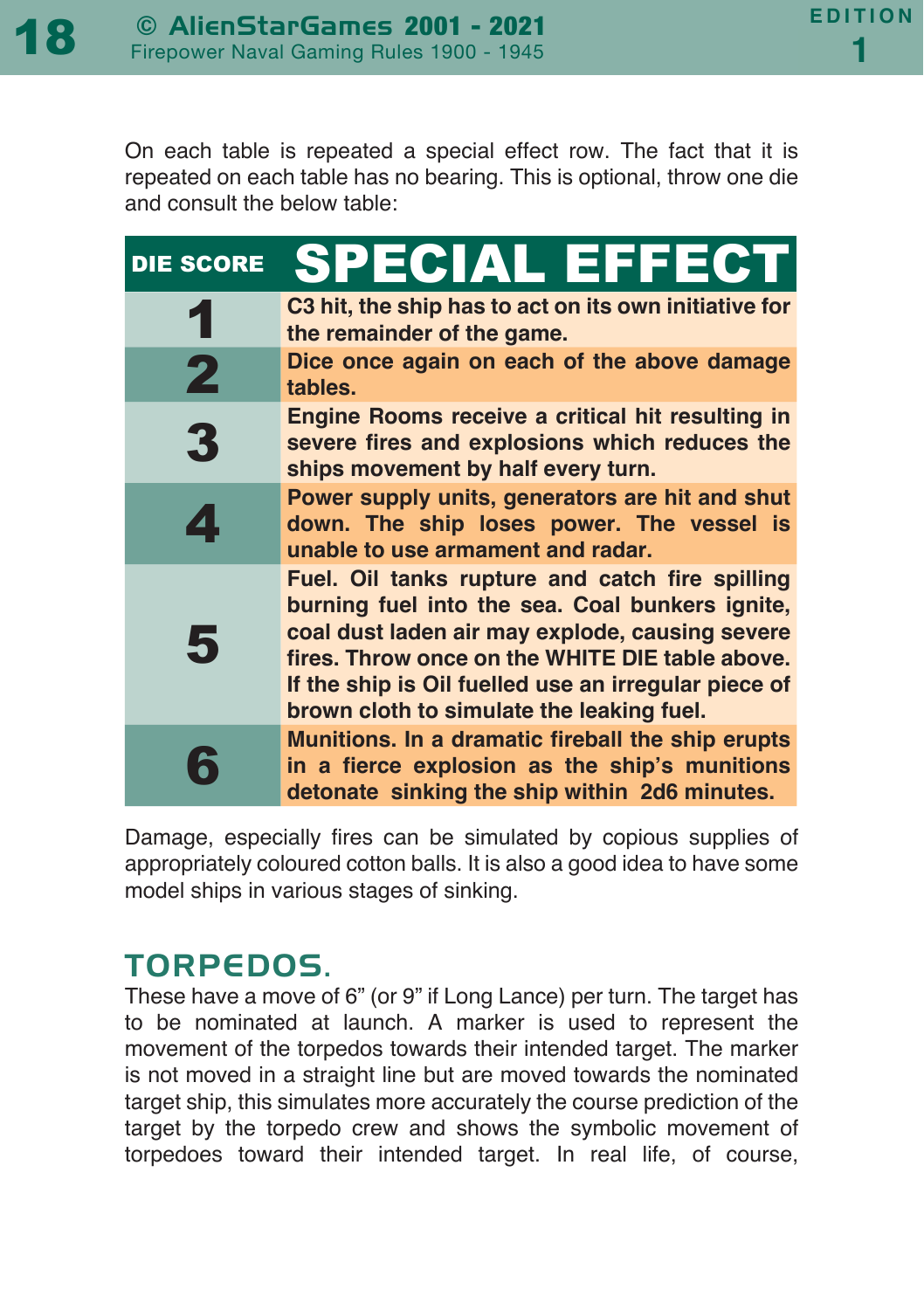torpedoes moved relatively straight. When the moved marker intersects that of the target ship a potential number of hits can be recorded. This is achieved by throwing a '**plus**' die and subtracting from it a '**minus**' die. The result, if positive indicates that the target has been hit, either by single or multiple hits. A d6 is used. The score is modified if any of the following criteria is met;

| $+1$ | If the target is BC, BB, SB, AK, AKE, CV, CVE or CVA<br>class.                 |
|------|--------------------------------------------------------------------------------|
| $-1$ | If the weather is bad or sustained Medium Damage.                              |
| $-1$ | If it is Dusk or Dawn.                                                         |
| $-2$ | If at night or is a damaged Submarine or sustained<br><b>Extensive Damage.</b> |

If a hit or hits (we are not going to distinguish between single and multiple hits as this a) creates extra work for you, slows down play and b) we've worked it into the hit result) occur, then consult MATRIX 11 below and cross reference the target ship's class and the period of the torpedo and add the result to your score. The Japanese Long Lance torpedo has a special entry because of its effectiveness.

| <b>TORPEDO</b>    |           | <b>TARGET SHIP'S CLASS</b> |          |           |           |           |           |
|-------------------|-----------|----------------------------|----------|-----------|-----------|-----------|-----------|
| <b>PERIOD</b>     | <b>SB</b> | <b>BB</b>                  | BC       | <b>CA</b> | <b>CL</b> | <b>DD</b> | <b>DE</b> |
| <b>Long Lance</b> | $\bf{0}$  | $+1$                       | $+2$     | $+3$      | $+4$      | $+5$      | $+6$      |
| Late              | $-2$      | 0                          | $+1$     | $+2$      | $+3$      | $+4$      | $+5$      |
| <b>Middle</b>     | $-3$      | $-1$                       | $\Omega$ | $+1$      | $+2$      | $+3$      | $+4$      |
| <b>Early</b>      | $-4$      | $-2$                       | -1       | 0         | $+1$      | $+2$      | $+3$      |
|                   |           |                            | .        |           |           |           |           |

| <b>Matrix 11</b> |  |  |
|------------------|--|--|
|------------------|--|--|

Now, you should have a positive score, look up this score on **MATRIX 10** Page 15) to establish the damage level inflicted on the target. Next, throw on the **RED**, **BLUE** and **GREEN** die tables to record the damage. Note: The **WHITE** die table (superstructure) is not used.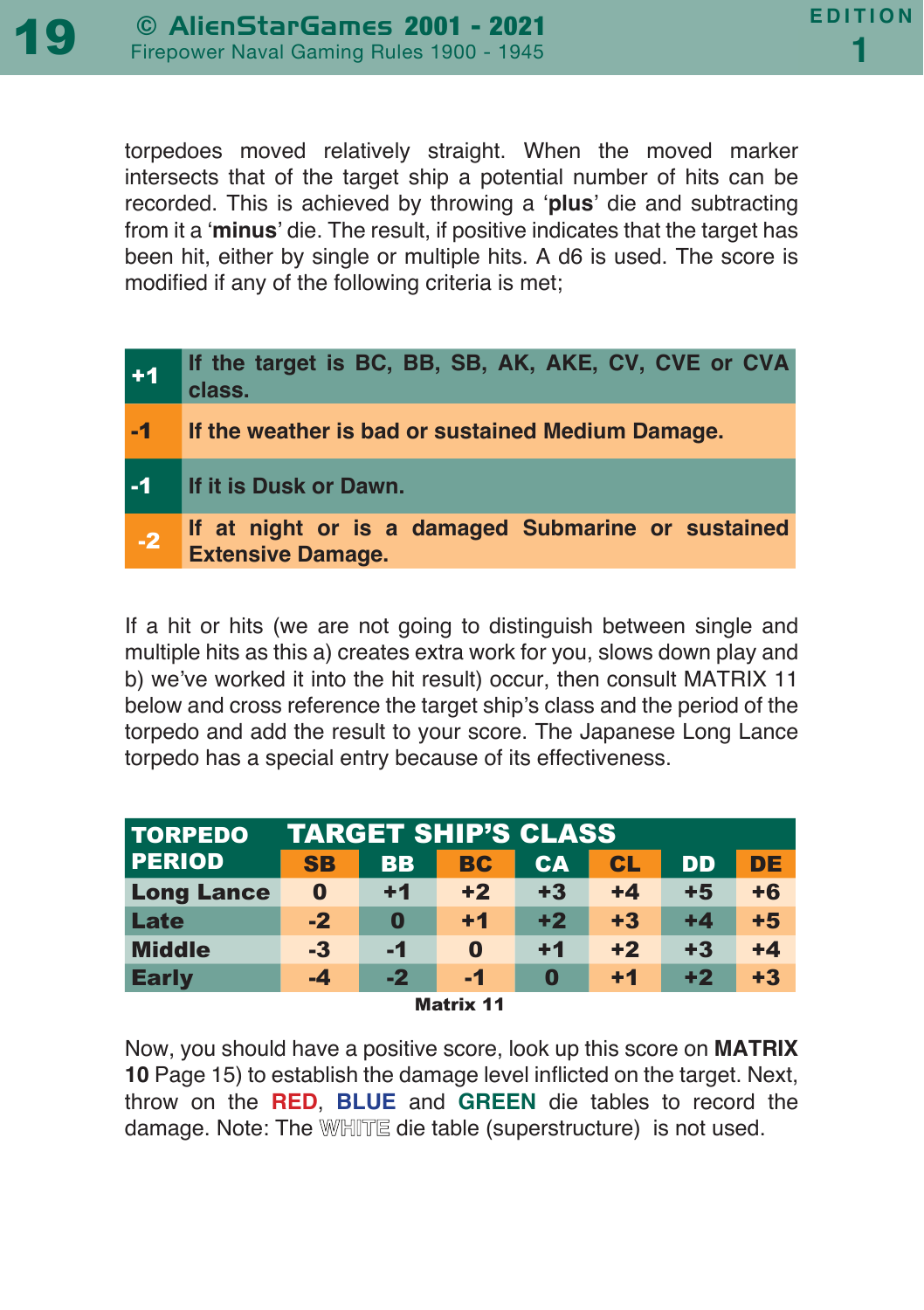#### **AEROPLANE ACTIONS**

It was, in essence, the Washington treaty that sealed the fate of the big gun warship. If it were not for this agreement the development of the battleship platform may have gone ahead unabated. Of course, in time someone would have put two and two together, and voila. As it was, the treaty forced 'think tanks' to seek other solutions to demonstrate armed naval power. The aircraft was there waiting in the wings (pardon the pun) and because of the Washington treaty, the aircraft (and by extension the carrier borne force) began its domination of warfare. The point of this paragraph is summed up in the question 'Did the aircraft make the battleship redundant'? The introduction of aircraft is of course going to fundamentally change your naval games, and to answer the question, "only without adequate air cover". Modern naval combat is a combined arms affair. Forget this basic fact and your big gun fleet is doomed.

Aircraft are represented by a few models on a stand, perhaps being supported at height by light wire, they represent a flight of up to five real aircraft. Aircraft are classified as **AS** for air superiority fighters, **TB** for torpedo bombers, **FB** for fighter bombers and dive bombers, HB for heavy bombers and **KM** for kamikaze. An **HB** stand can represent, 2 four engine heavy bombers or 4 twin engine.

Aircraft are not given orders per se, as they are written into the aircraft's class, they act within their class role. Some aircraft types may have more than one class. However, an aircraft can only have one class during a game. Before the game begins, aircraft are organised into waves. A wave can consists of any number of aircraft stands and may contain a mix of class. A wave can come onto table at the appropriate point in the sequence of play on a throw of **5+** (d6) or **6+** if there is bad weather or at dusk/dawn. No aircraft actions can occur at night. Aircraft stands move at up to **18"** (twice this for 1/700th scale) per turn and can make any number of turns. When aircraft come within **4"** of another aircraft stand or ship they may engage each other. The player whose turn it is may pair off aircraft stands as he sees fit, and places any aircraft stands attacking ships short of their target. He may also work through each combat once for each aircraft stand in any order he wishes. When aircraft fight each other **BOTH** stands throw a die and add their combat factor. When an aircraft stand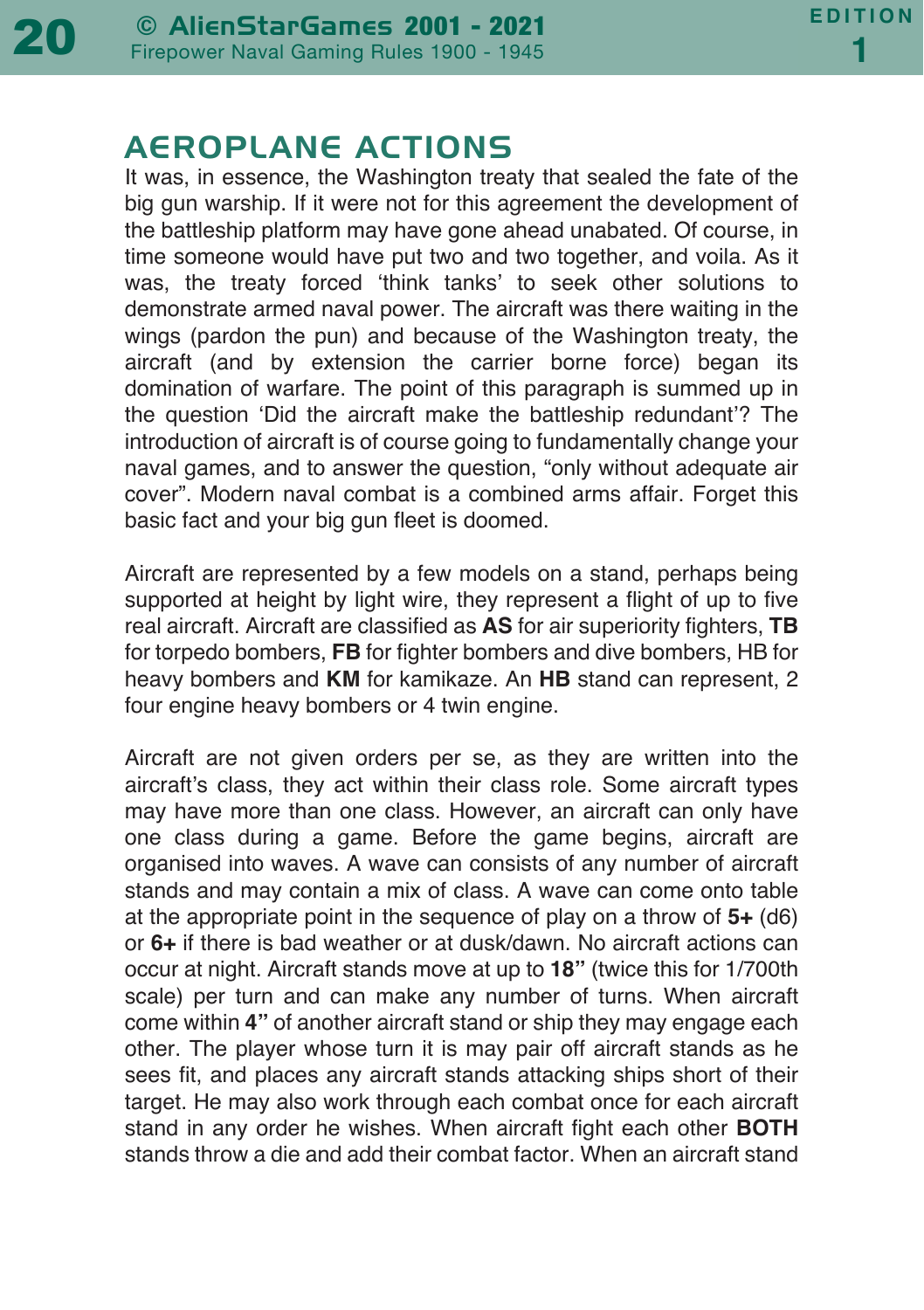attacks a ship it throws a die to score a hit. The combat factors and scores to hit are as on **MATRIX 12** below. **TB**, **FB** and **HB** stands are placed short of their target when attacking surface ships. **KM** stands are moved into contact with the target.

| <b>SHOOTERS'</b> |           |           |          |           | <b>TARGETS' CLASS</b> |      |      |
|------------------|-----------|-----------|----------|-----------|-----------------------|------|------|
| <b>CLASS</b>     | <b>AS</b> | <b>FB</b> | TB       | <b>HB</b> | <b>KM</b>             | CA-  | BC+  |
| <b>AS</b>        | 0         | $+1$      | $+2$     | $+3$      | $+2$                  | ٠    |      |
| FB               | 0         | 0         | $+1$     | $+2$      | $+1$                  | 6+   | $5+$ |
| TB               | 0         | O         | 0        | $+1$      | $+2$                  | $+5$ | $+4$ |
| <b>HB</b>        | 0         | 0         | $\bf{0}$ | 0         | 0                     | $+6$ | $+5$ |
| <b>KM</b>        | 0         | $+1$      | $+2$     | $+1$      | O                     | $+4$ | $+3$ |
| <b>Matrix 12</b> |           |           |          |           |                       |      |      |

The scores in the two far right columns is the score required for the aircraft to hit a target which is a surface vessel. **CA-** means any ship including and lower in class than **CA**. **BC+** means any ship including **BC** class as well as **CV**, **CVE**, **CVA** and **AK/L**. The scores in the other columns is the combat factor when fighting aircraft and is added to the score of a d6. Both scores are compared, if the scores are within 3, then a no result occurs and the combat continues next turn. If one score is higher than three, then the higher score has victory. The losing stand is destroyed and removed from play. However, casualties may have been inflicted on the wining stand. Throw a d6, if the score is 1 or 2 then no effect, -1 if the score is 3 or 4 and -2 if the score is 5 or 6. This score then modifies the score of the d6 when dicing for combat in addition to the modifiers on **MATRIX 12**. **KM** stands are removed when they hit their target. Aircraft stands that pass their score to hit on surface vessels as in the **CA-** and **BC+** columns, if the score in those columns are equaled or exceed, modify it by using **MATRIX 9** on Page 14. Then consult **MATRIX 10** on Page 14 this will establish the level of damage. Next, throw on the **BLUE**, **GREEN**, **RED** and **WHITE** damage tables and apply the result. An aircraft's use of Torpedos, bombs or air-to-surface missiles are written into the factors.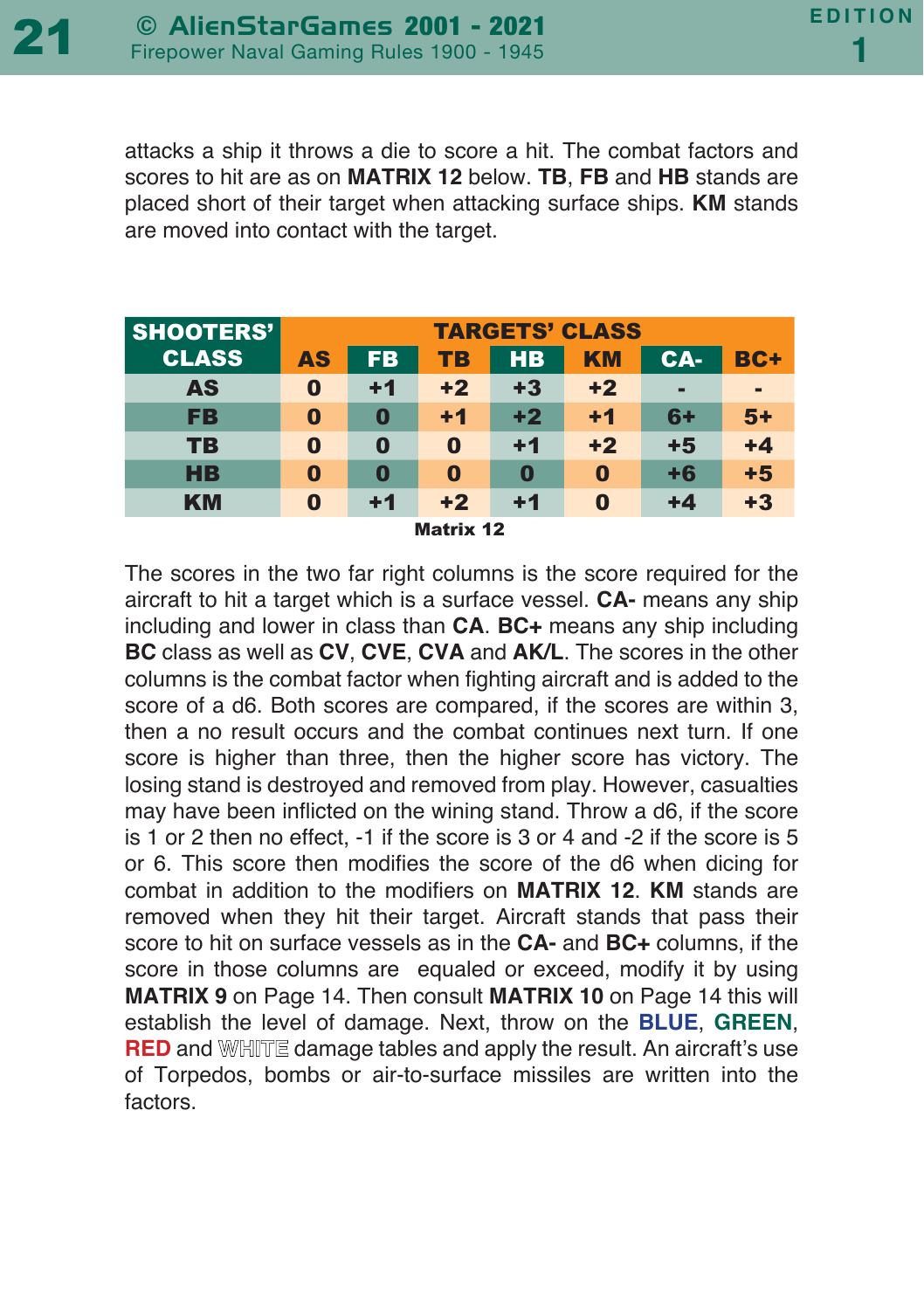#### **ANTI-AIRCRAFT FIRE**

On **MATRIX 1** Page 5 in the right hand column is the number of **AA** points a ship will have. Attacking aircraft are placed **4"** short of their target, before they can conduct their attack, the target vessel is allowed to shoot at them. For every 5 full points the vessel has it gets to roll one die. Roll one die at a time while clearly nominating shooter and target. If the score is 6 the target is destroyed. If the score is 5 the target receives a -2 to its 'to hit' and/or combat factors, if the score is 4 the target receives a -1 to its 'to hit' and/or combat factors.

Remember, during battle a vessel's battery class is reduced, its **AA** points is also reduced in a like manner. For example, if a BB with 30 **AA** points has its battery class reduced to **CA**, its **AA** points will be reduced to 10, see **MATRIX 1** on Page 5.

#### **SUBMARINES**

Submarines are treated, near enough in every respects the same as surface ships except for the following.

Submerged submarine models may be false. One real submerged submarine model can have up to three false models which may be moved like real subs until revealed as false. The false models have to be within **24"** of the real sub. False targets should induce a degree of fear and paranoia which happened in real life. As an example, the fear of U-boats caused the Rodney and Duke of York to leave the Bismark to the cruisers. Real submarines are revealed when they surface (they start the game submerged), fire or are engaged by surface ships. They conduct torpedo attacks as if surface ships already discussed.

Submarines may only be effectively engaged by **DD** and **DE** class ships. The **DD** or **DE** has to move to within **2"** of the target submarine model (even if it is a false target) and conduct a depth charge attack. The score to succeed in the attack is **6+** to destroy the target and **5+** to damage it (see modifiers for damaged subs on Page 17). Submarines can only engage surface targets.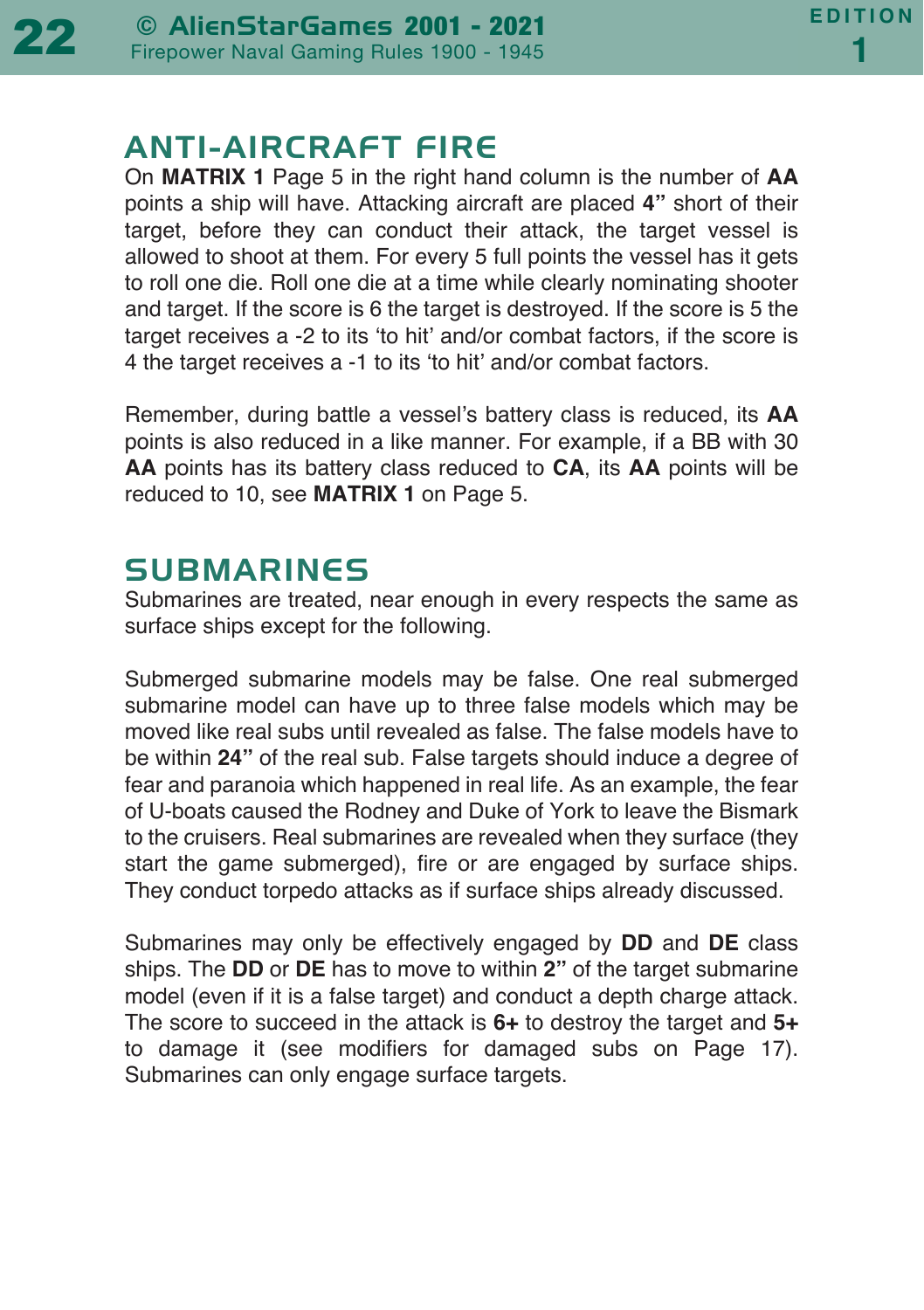#### GAME SEQUENCE

Players take it in turns to work through the following sequence. Both players throw a die, the players with the highest score has the option of taking the first turn or abdicating it to his opponent. The turn sequence is:



In other historical periods, having an alternate fire system is inherently unrealistic as in real life one side does not obligingly stand still while the other shoots at it. Fire and movement of both sides is intermittent to the degree of being simultaneous over a given period of time. However, accounts of naval battle suit alternate fire, as accounts report ships in the middle of a gunnery duel suddenly being hit by an on target salvo, and that is generally the end of the story.

#### **VICTORY CONDITIONS**

When half of a players squadrons break-off, the game is considered lost. See P9.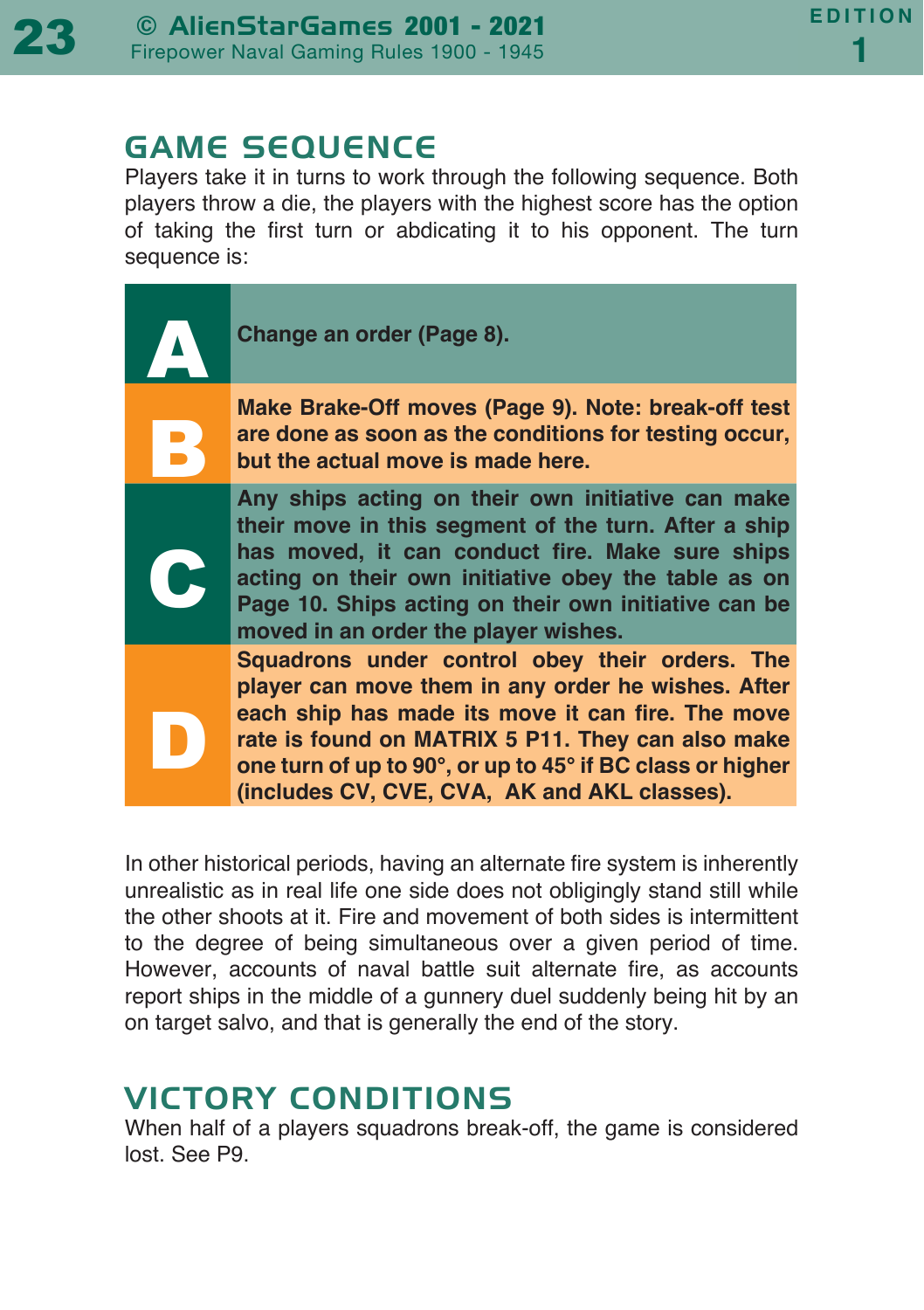### USE OF RADAR AND FLARES.

The use of radars and flares are written into the modifiers already in the game, see Page 13. Firing at night is only possible with the use of flares, radar or are Japanese. It took a while for the Americans to learn how to use radar, and while on paper this should seem to give the Americans a huge advantage, it was often negated by the Japanese extraordinary keen night-fighting ability. It is hard to measure with any degree of accuracy the effectiveness of the American radar because when they did learn how to use it, the Japanese training levels had fallen somewhat.

Obviously use of radar and flare can only occur in the late period.

#### POINTS VALUE.

As we mentioned on Page 6, before the battle, both players choose ships and aircraft to an agreed points value. Of course, this is totally unrealistic, and unless playing a campaign, is necessary for a fair battle. The points values are as below. You can easily insert ships where required and have included a number of examples. A further edition will expand this list greatly, but, for now, this will get you started.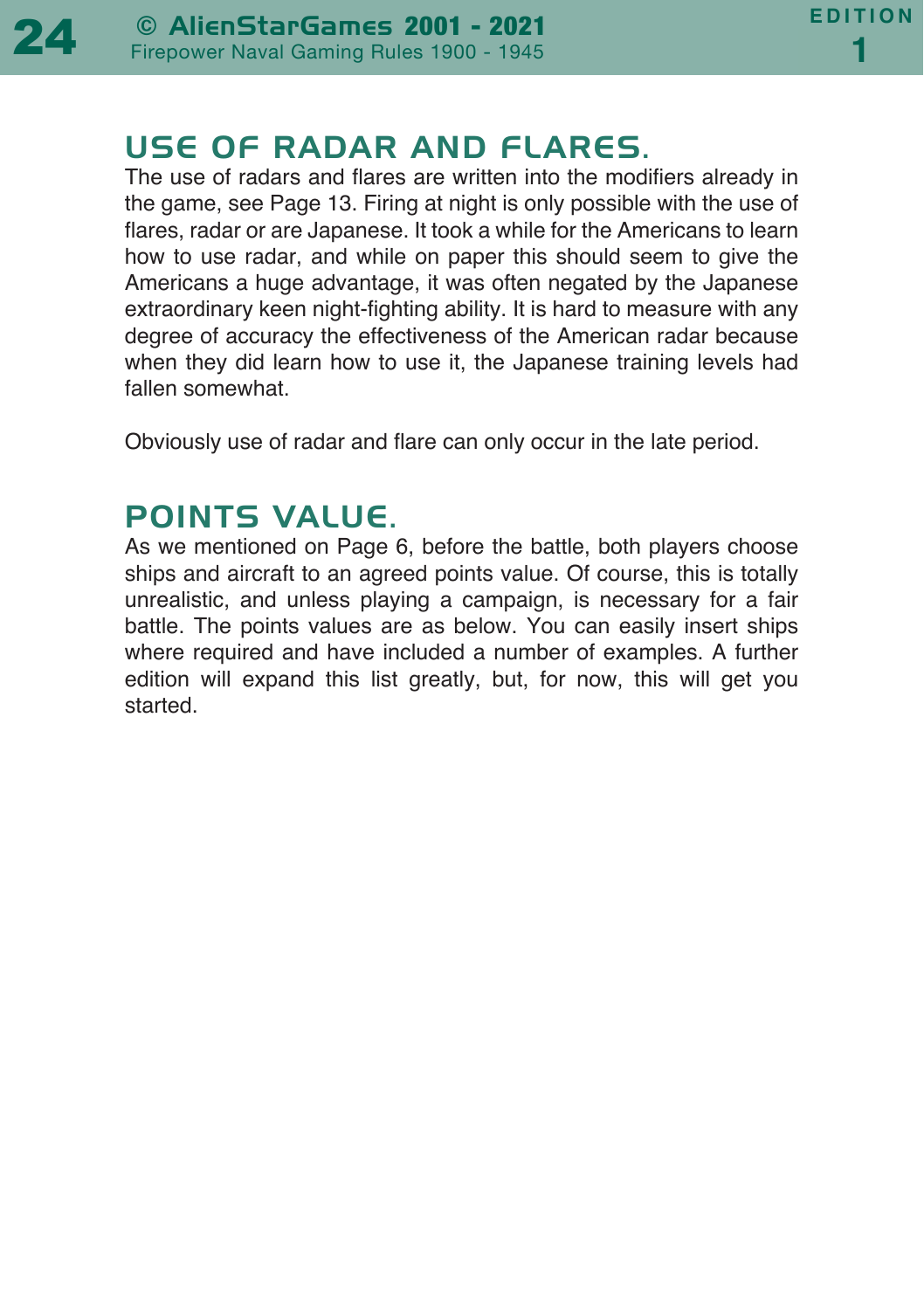| <b>CLASS</b>          | <b>POINTS</b>           | <b>EXAMPLES</b>                                               |  |  |  |
|-----------------------|-------------------------|---------------------------------------------------------------|--|--|--|
| <b>SB</b>             | 30                      | Yamato, Mushashi, Shinano.                                    |  |  |  |
| <b>BB+</b>            | 25                      | Washington, South Dakota, King<br>George V.                   |  |  |  |
| <b>BB</b>             | 20                      | Nagato, Bismark, Rodney.                                      |  |  |  |
| BB-                   | 15                      | Hyuga, Ise, Kirishima, Warspite.                              |  |  |  |
| BC+                   | 12                      | Scharnhorst, Gneisenau.                                       |  |  |  |
| <b>BC</b>             | 10                      | Hood, Indefatigable, Invincible.                              |  |  |  |
| BC-                   | 8                       | Repulse, Renown.                                              |  |  |  |
| $BC -$                | $\overline{7}$          | Deutschland, Graf Spee, Scheer.                               |  |  |  |
| $CA+$                 | 6                       | Tone, Chikuma, Chokai.                                        |  |  |  |
| <b>CA</b>             | 5                       | Indianapolis, Cornwall, Suffolk.                              |  |  |  |
| CA-                   | $\overline{\mathbf{4}}$ | Hipper, Prinz Eugen.                                          |  |  |  |
| <b>CL</b>             | 3                       | Noshiro, Ajax.                                                |  |  |  |
| <b>DD</b>             | $\overline{\mathbf{1}}$ | Fletcher, Fubuki, Cossack, Narvik<br>Class.                   |  |  |  |
| <b>DE</b>             | $\overline{\mathbf{1}}$ |                                                               |  |  |  |
| SM, MT                | $\mathbf{1}$            | <b>U-Boats, I-Boats, Vosper.</b>                              |  |  |  |
| <b>CVA</b>            | 10                      | Shinano, Kaga, Akagi.                                         |  |  |  |
| <b>CV</b>             | $\overline{7}$          | Shokaku, Zuikaku, Enterprise.                                 |  |  |  |
| <b>CVE</b>            | 5                       | Zuiho,                                                        |  |  |  |
| AK, AKL               | $\overline{\mathbf{1}}$ | <b>Tankers, Cargo and Supply Ships.</b>                       |  |  |  |
| <b>Any Aircraft +</b> | 3                       | Mustang,<br><b>Black Widow,</b><br>Zero.<br>Fortress, FW 190. |  |  |  |
| <b>Any Aircraft</b>   | $\mathbf{2}$            | Me109, Hellcat, Avenger, Val.                                 |  |  |  |
| <b>Any Aircraft -</b> | $\overline{\mathbf{1}}$ | Italian aircraft.                                             |  |  |  |
| <b>Matrix 13</b>      |                         |                                                               |  |  |  |

The use of the **+** or **-** modifications is optional. Ships classed as **+** (plus) get a **+1** on **MATRIX 9** when fighting ships of the same class, while ships of **-** (minus) class get a **-1** on **MATRIX** 9 when fighting ships of the same or upper class. **+** (plus) Class aircraft get a **+1** on **MATRIX 12** when fighting other aircraft while **-** (minus) class aircraft get a **-1** on the same Matrix when fighting aircraft.